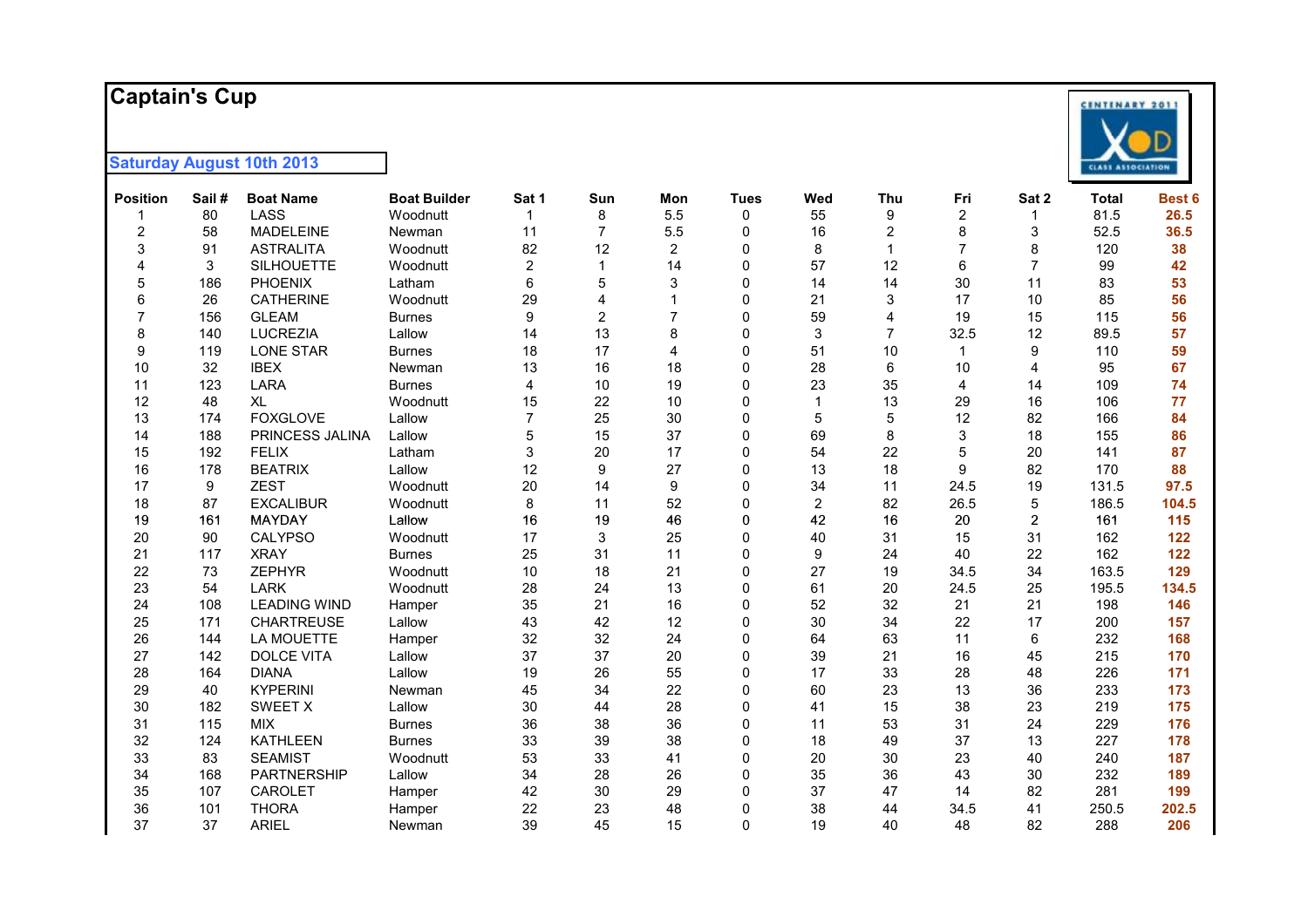| 38    | 77             | <b>SUNSHINE</b>   | Woodnutt       | 24 | 46 | 40   | 0           | 29             | 25 | 50   | 82 | 296   | 214   |
|-------|----------------|-------------------|----------------|----|----|------|-------------|----------------|----|------|----|-------|-------|
| 39    | 143            | <b>SKIFFLE</b>    | Hamper         | 21 | 36 | 45   | 0           | 50             | 54 | 41   | 27 | 274   | 220   |
| 40    | 53             | QUEST             | Woodnutt       | 49 | 52 | 49   | $\mathbf 0$ | 33             | 26 | 18   | 54 | 281   | 227   |
| 41    | 8              | <b>ANNEX</b>      | Woodnutt       | 82 | 6  | 32   | 0           | 66             | 17 | 32.5 | 82 | 317.5 | 235.5 |
| 42    | 4              | WESTWIND          | Woodnutt       | 47 | 40 | 39   | 0           | 32             | 50 | 49   | 32 | 289   | 239   |
| 43    | 12             | <b>GYPSIE</b>     | Woodnutt       | 44 | 47 | 35   | 0           | 53             | 43 | 47   | 26 | 295   | 242   |
| 44    | 52             | <b>ANITRA</b>     | Woodnutt       | 41 | 48 | 43   | 0           | 15             | 59 | 70   | 37 | 313   | 243   |
| 45    | 125            | <b>ARROW</b>      | <b>Burnes</b>  | 51 | 49 | 23   | 0           | 31             | 39 | 67   | 50 | 310   | 243   |
| 46    | 190            | WAVERLEY          | Latham         | 31 | 27 | 82   | 0           | 62             | 41 | 58   | 28 | 329   | 247   |
| 47    | 42             | JULIA             | Newman         | 26 | 82 | 82   | 0           | 58             | 29 | 26.5 | 29 | 332.5 | 250.5 |
| 48    | 92             | PERSEPHONE        | Woodnutt       | 40 | 50 | 82   | 0           | 4              | 27 | 53   | 82 | 338   | 256   |
| 49    | 5              | <b>MADCAP</b>     | Woodnutt       | 46 | 43 | 31   | 0           | 63             | 38 | 44   | 58 | 323   | 260   |
| 50    | 84             | <b>NANETTE</b>    | Woodnutt       | 57 | 41 | 63   | 0           | 46             | 42 | 46   | 43 | 338   | 275   |
| 51    | 141            | <b>MADAME X</b>   | Hamper         | 56 | 54 | 45.3 | 0           | 26             | 45 | 66   | 52 | 344.3 | 278.3 |
| 52    | 69             | <b>HELENA</b>     | Woodnutt       | 60 | 61 | 82   | 0           | 6              | 51 | 56   | 51 | 367   | 285   |
| 53    | 104            | <b>GENEVIEVE</b>  | Souter         | 82 | 70 | 33   | 0           | 10             | 56 | 74   | 44 | 369   | 287   |
| 54    | 13             | <b>MISCHIEF</b>   | Newman         | 50 | 82 | 82   | 0           | 12             | 28 | 82   | 33 | 369   | 287   |
| 55    | 45             | <b>JEWEL</b>      | Woodnutt       | 27 | 35 | 59   | 0           | 82             | 82 | 60   | 39 | 384   | 302   |
| 56    | 55             | <b>FALCONET</b>   | Woodnutt       | 54 | 53 | 82   | 0           | $\overline{7}$ | 69 | 39   | 82 | 386   | 304   |
| 57    | 99             | XIN BAI           | Hamper         | 48 | 56 | 44   | 0           | 56             | 58 | 54   | 47 | 363   | 305   |
| 58    | 86             | <b>AORA</b>       | Woodnutt       | 63 | 74 | 47   | 0           | 25             | 62 | 72   | 38 | 381   | 307   |
| 59    | 152            | <b>BEAVER</b>     | Hamper         | 52 | 58 | 56   | 0           | 47             | 55 | 55   | 42 | 365   | 307   |
| 60    | 118            | <b>ELICIA</b>     | Hamper         | 55 | 57 | 42   | 0           | 73             | 67 | 52   | 35 | 381   | 308   |
| 61    | 162            | <b>XENIA</b>      | Lallow         | 64 | 60 | 61   | 0           | 22             | 57 | 61   | 55 | 380   | 316   |
| 62    | 147            | <b>FOXY</b>       | Lallow         | 38 | 29 | 82   | 0           | 48             | 82 | 42   | 82 | 403   | 321   |
| 63    | 16             | <b>MYSTERY</b>    | Woodnutt       | 59 | 55 | 57   | 0           | 43             | 61 | 62   | 46 | 383   | 321   |
| 64    | 153            | <b>SANS SOUCI</b> | Hamper         | 61 | 65 | 62   | 0           | 44             | 46 | 64   | 49 | 391   | 326   |
| 65    | 183            | CONDOR            | Lallow         | 23 | 82 | 34   | 0           | 82             | 37 | 82   | 82 | 422   | 340   |
| 66    | 173            | <b>HEYDAY</b>     | Lallow         | 58 | 69 | 54   | 0           | 82             | 48 | 63   | 53 | 427   | 345   |
| 67    | 98             | WAXWING           | Hamper         | 69 | 66 | 82   | 0           | 24             | 65 | 65   | 59 | 430   | 348   |
| 68    | $\overline{7}$ | <b>SENEX</b>      | Woodnutt       | 67 | 67 | 50   | 0           | 74             | 60 | 45   | 82 | 445   | 363   |
| 69    | 74             | <b>FIONA</b>      | Woodnutt       | 62 | 51 | 51   | 0           | 70             | 68 | 69   | 82 | 453   | 371   |
| 70    | 20             | <b>PUFFIN</b>     | Woodnutt       | 82 | 59 | 60   | 0           | 68             | 52 | 51   | 82 | 454   | 372   |
| 71    | 49             | <b>ROSALITA</b>   | Woodnutt       | 66 | 68 | 65   | 0           | 45             | 64 | 68   | 82 | 458   | 376   |
| 72    | 102            | WHISKEY JOHNNY    | Souter         | 68 | 82 | 64   | 0           | 72             | 71 | 57   | 57 | 471   | 389   |
| 73    | 191            | <b>JUDY</b>       | Perry          | 65 | 63 | 82   | 0           | 75             | 70 | 36   | 82 | 473   | 391   |
| 74    | 18             | <b>NEFERTITI</b>  | <b>Berthon</b> | 82 | 71 | 58   | 0           | 36             | 72 | 75   | 82 | 476   | 394   |
| 75    | 47             | <b>VANITY</b>     | Newman         | 70 | 62 | 67   | 0           | 65             | 82 | 59   | 82 | 487   | 405   |
| 76    | 121            | <b>CURLEW</b>     | Hamper         | 71 | 73 | 82   | 0           | 67             | 73 | 71   | 56 | 493   | 411   |
| 77    | 106            | <b>SANDPIPER</b>  | Hamper         | 82 | 64 | 53   | 0           | 49             | 82 | 82   | 82 | 494   | 412   |
| 78    | 148            | <b>XFACTOR</b>    | Hamper         | 72 | 72 | 66   | 0           | 71             | 66 | 73   | 82 | 502   | 420   |
| $=79$ | 127            | <b>RACHEL</b>     | Hamper         | 82 | 82 | 82   | 0           | 82             | 82 | 82   | 82 | 574   | 492   |
| $=79$ | 135            | MOLLYMAWK         | Hamper         | 82 | 82 | 82   | 0           | 82             | 82 | 82   | 82 | 574   | 492   |
| $=79$ | 2              | <b>PALASSIE</b>   | Woodnutt       | 82 | 82 | 82   | 0           | 82             | 82 | 82   | 82 | 574   | 492   |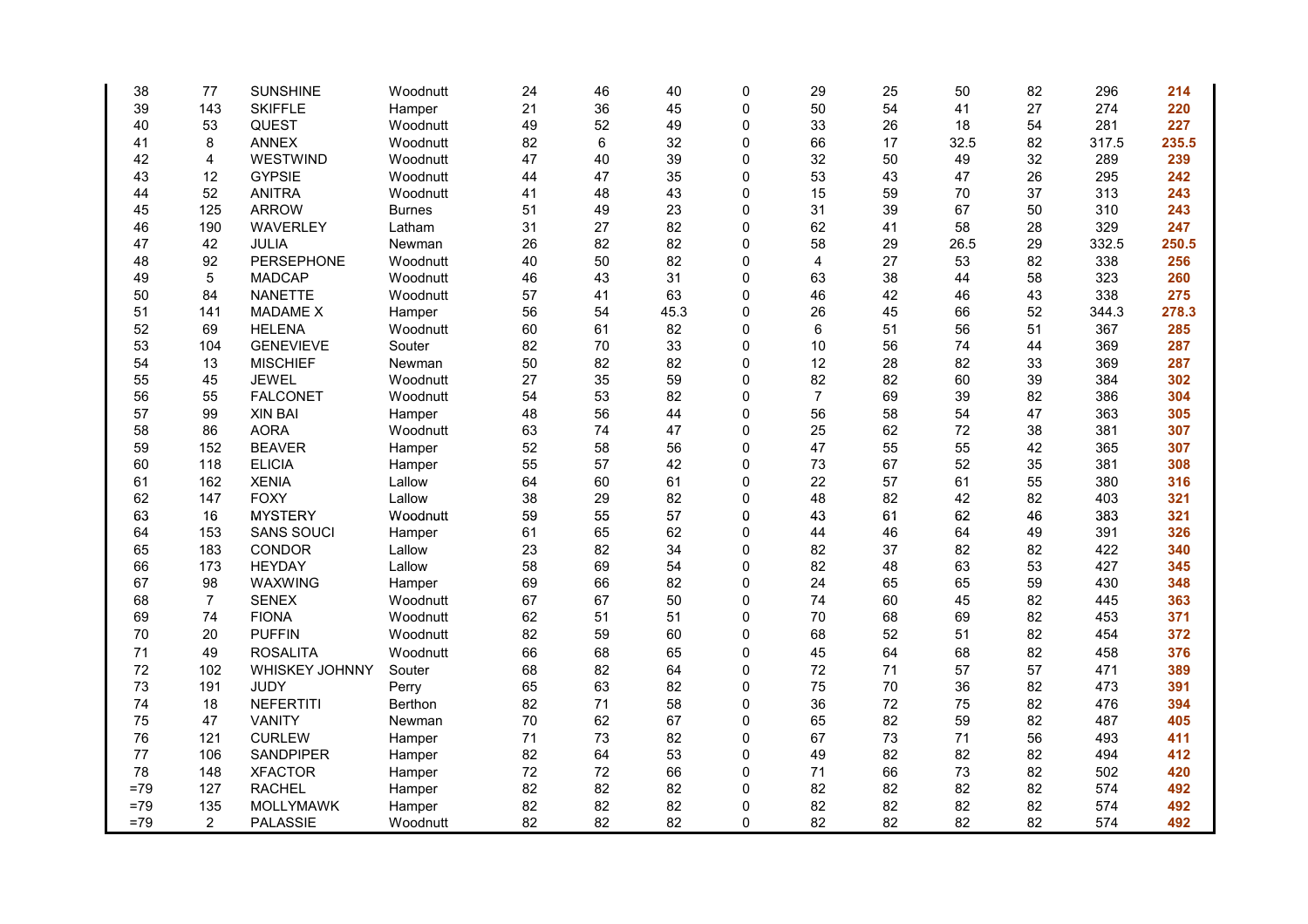### **Phillipson Challenge Shield**



| Div'n       | X.             | <b>Boat Name</b>                                |       | Sat 1 | $\mathbf{x}$       | Sun | X            | Mon | X            | <b>Tue</b> | $\mathbf{x}$       | Wed | $\mathbf{x}$ | <b>Thu</b>                       | $\mathbf{x}$              | Fri   | <b>x</b>           | Sat 2 | $\mathbf x$        | <b>Total</b> | Best 6 |
|-------------|----------------|-------------------------------------------------|-------|-------|--------------------|-----|--------------|-----|--------------|------------|--------------------|-----|--------------|----------------------------------|---------------------------|-------|--------------------|-------|--------------------|--------------|--------|
|             |                | <b>COWES DIVISION - 15 boats</b>                |       |       |                    |     |              |     |              |            |                    |     |              |                                  |                           |       |                    |       |                    |              |        |
| C           | 73             | <b>ZEPHYR</b>                                   |       | 10    | $\pmb{\mathsf{x}}$ | 18  | $\mathbf x$  | 21  | $\mathbf x$  | 0          | $\pmb{\mathsf{x}}$ | 27  |              | 19                               | $\boldsymbol{\mathsf{x}}$ | 34.5  | $\pmb{\mathsf{x}}$ | 34    | $\pmb{\mathsf{x}}$ | 163.5        | 129    |
| С           | 83             | <b>SEAMIST</b>                                  |       | 53    |                    | 33  | $\mathbf x$  | 41  | $\mathbf x$  | 0          | $\mathbf x$        | 20  | $\mathbf x$  | 30                               | $\mathbf x$               | 23    | $\mathbf{x}$       | 40    |                    | 240          | 187    |
| C           | 168            | <b>PARTNERSHIP</b>                              |       | 34    | $\mathbf x$        | 28  | $\mathbf{x}$ | 26  | $\mathbf{x}$ | 0          | $\mathbf{x}$       | 35  |              | 36                               | $\mathbf{x}$              | 43    | $\mathbf{x}$       | 30    | $\mathbf{x}$       | 232          | 189    |
| C           | 52             | <b>ANITRA</b>                                   |       | 41    | $\mathbf x$        | 48  |              | 43  | $\mathbf{x}$ | 0          | $\mathbf{x}$       | 15  | $\mathbf x$  | 59                               |                           | 70    |                    | 37    | $\mathbf{x}$       | 313          | 243    |
| C           | 190            | WAVERLEY                                        |       | 31    | $\mathbf{x}$       | 27  | $\mathbf x$  | 82  |              | 0          | $\mathbf{x}$       | 62  |              | 41                               | $\mathbf x$               | 58    |                    | 28    | $\mathbf{x}$       | 329          | 247    |
| C           | 99             | <b>XIN BAI</b>                                  |       | 48    |                    | 56  |              | 44  |              | 0          | $\mathbf x$        | 56  |              | 58                               |                           | 54    |                    | 47    |                    | 363          | 305    |
| С           | 86             | <b>AORA</b>                                     |       | 63    |                    | 74  |              | 47  |              | 0          | $\mathbf x$        | 25  |              | 62                               |                           | 72    |                    | 38    |                    | 381          | 307    |
| С           | 162            | <b>XENIA</b>                                    |       | 64    |                    | 60  |              | 61  |              | 0          | $\mathbf{x}$       | 22  | $\mathbf x$  | 57                               |                           | 61    |                    | 55    |                    | 380          | 316    |
| C           | 173            | <b>HEYDAY</b>                                   |       | 58    |                    | 69  |              | 54  |              | 0          | $\mathbf{x}$       | 82  |              | 48                               |                           | 63    |                    | 53    |                    | 427          | 345    |
| C           | 98             | WAXWING                                         |       | 69    |                    | 66  |              | 82  |              | 0          | $\mathbf x$        | 24  | $\mathbf x$  | 65                               |                           | 65    |                    | 59    |                    | 430          | 348    |
| C           | 7              | <b>SENEX</b>                                    |       | 67    |                    | 67  |              | 50  |              | 0          | $\mathbf x$        | 74  |              | 60                               |                           | 45    | $\mathbf{x}$       | 82    |                    | 445          | 363    |
| C           | 18             | <b>NEFERTITI</b>                                |       | 82    |                    | 71  |              | 58  |              | 0          | $\mathbf x$        | 36  |              | 72                               |                           | 75    |                    | 82    |                    | 476          | 394    |
| C           | 121            | <b>CURLEW</b>                                   |       | 71    |                    | 73  |              | 82  |              | 0          | $\mathbf{x}$       | 67  |              | 73                               |                           | 71    |                    | 56    |                    | 493          | 411    |
| $\mathsf C$ | 106            | SANDPIPER                                       |       | 82    |                    | 64  |              | 53  |              | 0          | $\mathbf x$        | 49  |              | 82                               |                           | 82    |                    | 82    |                    | 494          | 412    |
| C           | 148            | <b>XFACTOR</b>                                  |       | 72    |                    | 72  |              | 66  |              | 0          | $\mathbf{x}$       | 71  |              | 66                               |                           | 73    |                    | 82    |                    | 502          | 420    |
| C           | 127            | <b>RACHEL</b>                                   |       | 82    |                    | 82  |              | 82  |              | 0          | $\mathbf{x}$       | 82  |              | 82                               |                           | 82    |                    | 82    |                    | 574          | 492    |
|             |                | <b>Total for Best Four</b>                      |       | 116   |                    | 106 |              | 131 |              | 0          |                    | 81  |              | 126                              |                           | 145.5 |                    | 129   |                    |              |        |
|             |                | Discard Day (x)                                 |       |       |                    |     |              |     |              |            |                    |     |              |                                  |                           | X     |                    |       |                    |              |        |
|             |                | <b>Cumulative Total</b>                         | 689   |       |                    |     |              |     |              |            |                    |     |              |                                  |                           |       |                    |       |                    |              |        |
|             |                |                                                 |       |       |                    |     |              |     |              |            |                    |     |              |                                  |                           |       |                    |       |                    |              |        |
|             |                | <b>HAMBLE DIVISION - 12 boats</b>               |       |       |                    |     |              |     |              |            |                    |     |              |                                  |                           |       |                    |       |                    |              |        |
| н           | 90             | <b>CALYPSO</b>                                  |       | 17    | $\mathbf x$        | 3   | $\mathbf x$  | 25  | $\mathbf x$  | 0          | $\mathbf x$        | 40  | $\mathbf x$  | 31                               | $\mathbf x$               | 15    | $\mathbf x$        | 31    |                    | 162          | 122    |
| H           | 54             | <b>LARK</b>                                     |       | 28    | $\mathbf{x}$       | 24  | $\mathbf{x}$ | 13  | $\mathbf{x}$ | 0          | $\mathbf{x}$       | 61  |              | 20                               | $\mathbf{x}$              | 24.5  | $\mathbf{x}$       | 25    | $\mathbf x$        | 195.5        | 134.5  |
| Н           | 108            | <b>LEADING WIND</b>                             |       | 35    |                    | 21  | $\mathbf{x}$ | 16  | $\mathbf x$  | 0          | $\mathbf x$        | 52  |              | 32                               |                           | 21    | $\mathbf{x}$       | 21    | $\mathbf{x}$       | 198          | 146    |
| Н           | 144            | LA MOUETTE                                      |       | 32    | $\mathbf x$        | 32  | $\mathbf x$  | 24  | X            | 0          | $\mathbf x$        | 64  |              | 63                               |                           | 11    | <b>X</b>           | 6     | $\mathbf x$        | 232          | 168    |
| Н           | 124            | <b>KATHLEEN</b>                                 |       | 33    |                    | 39  |              | 38  |              | 0          | $\mathbf{x}$       | 18  | $\mathbf x$  | 49                               |                           | 37    |                    | 13    | $\mathbf{x}$       | 227          | 178    |
| н           | 77             | <b>SUNSHINE</b>                                 |       | 24    | $\mathbf x$        | 46  |              | 40  |              | 0          | $\mathbf{x}$       | 29  | $\mathbf{x}$ | 25                               | $\mathbf x$               | 50    |                    | 82    |                    | 296          | 214    |
| н           | 84             | <b>NANETTE</b>                                  |       | 57    |                    | 41  |              | 63  |              | 0          | $\mathbf{x}$       | 46  |              | 42                               |                           | 46    |                    | 43    |                    | 338          | 275    |
| н           | 13             | <b>MISCHIEF</b>                                 |       | 50    |                    | 82  |              | 82  |              | 0          | $\mathbf{x}$       | 12  | $\mathbf x$  | 28                               | $\mathbf x$               | 82    |                    | 33    |                    | 369          | 287    |
| H           | 118            | <b>ELICIA</b>                                   |       | 55    |                    | 57  |              | 42  |              | 0          | $\mathbf x$        | 73  |              | 67                               |                           | 52    |                    | 35    |                    | 381          | 308    |
| н           | 20             | <b>PUFFIN</b>                                   |       | 82    |                    | 59  |              | 60  |              | 0          | $\mathbf x$        | 68  |              | 52                               |                           | 51    |                    | 82    |                    | 454          | 372    |
| н           | 47             | <b>VANITY</b>                                   |       | 70    |                    | 62  |              | 67  |              | 0          | $\mathbf{x}$       | 65  |              | 82                               |                           | 59    |                    | 82    |                    | 487          | 405    |
| Η           | $\overline{2}$ | <b>PALASSIE</b>                                 |       | 82    |                    | 82  |              | 82  |              | 0          | $\mathbf{x}$       | 82  |              | 82                               |                           | 82    |                    | 82    |                    | 574          | 492    |
|             |                | <b>Total for Best Four</b><br>Discard Day $(x)$ |       | 101   |                    | 80  |              | 78  |              | 0          |                    | 99  |              | 104<br>$\boldsymbol{\mathsf{x}}$ |                           | 71.5  |                    | 65    |                    |              |        |
|             |                | <b>Cumulative Total</b>                         | 494.5 |       |                    |     |              |     |              |            |                    |     |              |                                  |                           |       |                    |       |                    |              |        |

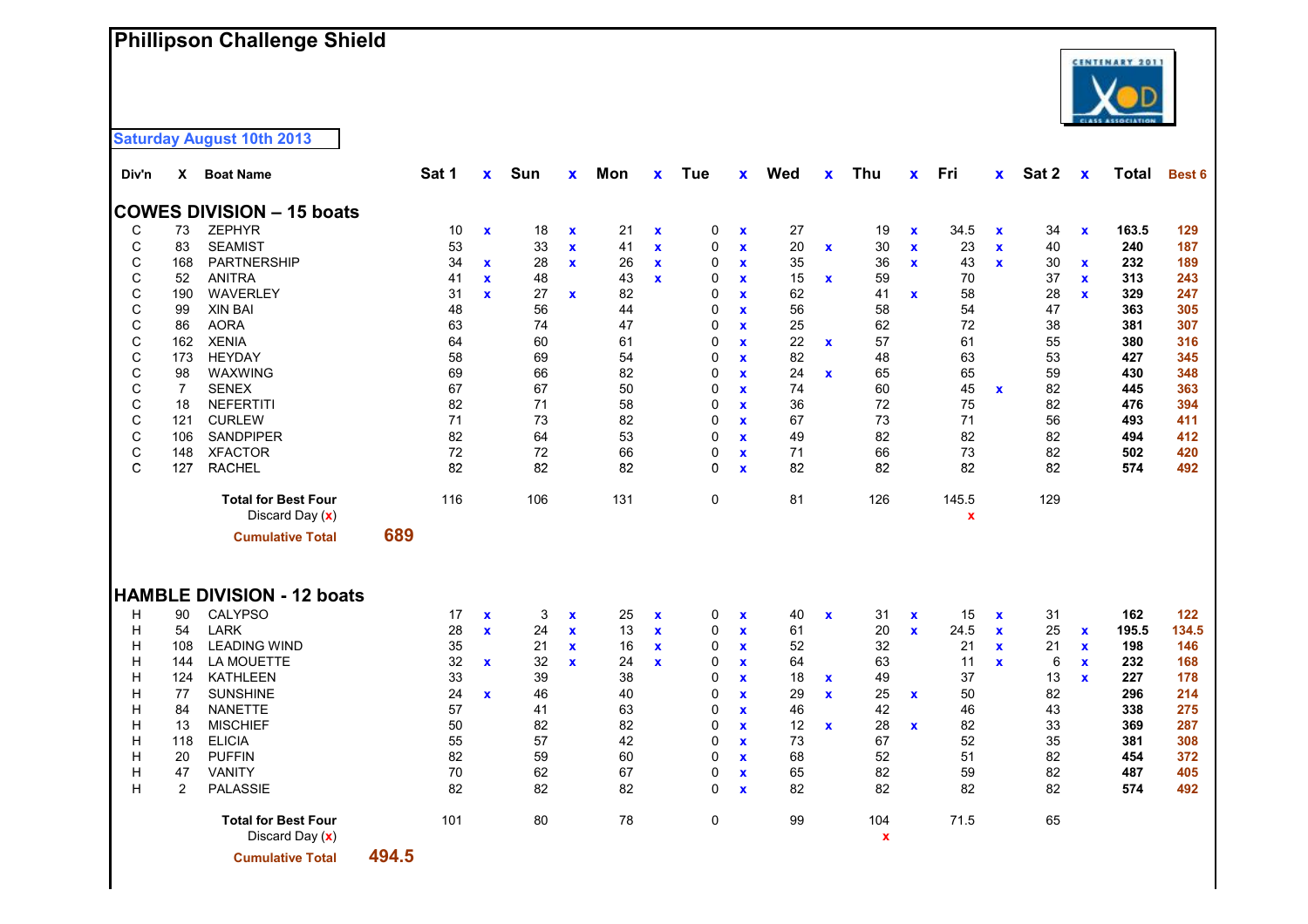|   |                                                                                            | <b>ITCHENOR DIVISION - 15 boats</b>                                                                                                                                                                                                        |       |                                                                                                       |                                                            |                                                                                                     |                                                           |                                                                                                          |                                                                         |                                                                                                                      |                                                                                                                                                                                                                     |                                                                                            |                                                             |                                                                                          |                                                           |                                                                                             |                                                                   |                                                                                |                                                             |                                                                                                   |                                                                                               |
|---|--------------------------------------------------------------------------------------------|--------------------------------------------------------------------------------------------------------------------------------------------------------------------------------------------------------------------------------------------|-------|-------------------------------------------------------------------------------------------------------|------------------------------------------------------------|-----------------------------------------------------------------------------------------------------|-----------------------------------------------------------|----------------------------------------------------------------------------------------------------------|-------------------------------------------------------------------------|----------------------------------------------------------------------------------------------------------------------|---------------------------------------------------------------------------------------------------------------------------------------------------------------------------------------------------------------------|--------------------------------------------------------------------------------------------|-------------------------------------------------------------|------------------------------------------------------------------------------------------|-----------------------------------------------------------|---------------------------------------------------------------------------------------------|-------------------------------------------------------------------|--------------------------------------------------------------------------------|-------------------------------------------------------------|---------------------------------------------------------------------------------------------------|-----------------------------------------------------------------------------------------------|
|   | 80<br>91<br>186<br>26<br>174<br>188<br>192<br>171<br>182<br>101<br>141<br>55<br>152<br>191 | LASS<br><b>ASTRALITA</b><br><b>PHOENIX</b><br><b>CATHERINE</b><br><b>FOXGLOVE</b><br>PRINCESS JALINA<br><b>FELIX</b><br><b>CHARTREUSE</b><br>SWEET X<br><b>THORA</b><br><b>MADAME X</b><br><b>FALCONET</b><br><b>BEAVER</b><br><b>JUDY</b> |       | $\overline{1}$<br>82<br>6<br>29<br>$\overline{7}$<br>5<br>3<br>43<br>30<br>22<br>56<br>54<br>52<br>65 | $\mathbf x$<br>$\mathbf{x}$<br>$\mathbf x$<br>$\mathbf{x}$ | 8<br>12<br>5<br>$\overline{\mathbf{4}}$<br>25<br>15<br>20<br>42<br>44<br>23<br>54<br>53<br>58<br>63 | $\mathbf x$<br>$\mathbf x$<br>$\mathbf x$<br>$\mathbf{x}$ | 5.5<br>$\overline{2}$<br>3<br>$\mathbf{1}$<br>30<br>37<br>17<br>12<br>28<br>48<br>45.3<br>82<br>56<br>82 | $\boldsymbol{\mathsf{x}}$<br>$\mathbf x$<br>$\mathbf x$<br>$\mathbf{x}$ | 0<br>0<br>0<br>0<br>$\mathbf 0$<br>0<br>$\mathbf 0$<br>$\mathbf 0$<br>0<br>$\mathbf 0$<br>$\mathbf 0$<br>0<br>0<br>0 | $\mathbf x$<br>$\mathbf x$<br>$\mathbf x$<br>$\mathbf x$<br>$\mathbf x$<br>$\mathbf x$<br>$\mathbf{x}$<br>$\mathbf{x}$<br>$\mathbf x$<br>$\mathbf{x}$<br>$\mathbf x$<br>$\mathbf x$<br>$\mathbf{x}$<br>$\mathbf{x}$ | 55<br>8<br>14<br>21<br>5<br>69<br>54<br>30<br>41<br>38<br>26<br>$\overline{7}$<br>47<br>75 | $\mathbf{x}$<br>$\mathbf{x}$<br>$\mathbf{x}$<br>$\mathbf x$ | 9<br>$\overline{1}$<br>14<br>3<br>5<br>8<br>22<br>34<br>15<br>44<br>45<br>69<br>55<br>70 | $\mathbf x$<br>$\mathbf x$<br>$\mathbf x$<br>$\mathbf{x}$ | 2<br>$\overline{7}$<br>30<br>17<br>12<br>3<br>5<br>22<br>38<br>34.5<br>66<br>39<br>55<br>36 | $\pmb{\mathsf{x}}$<br>$\mathbf{x}$<br>$\mathbf x$<br>$\mathbf{x}$ | 1<br>8<br>11<br>10<br>82<br>18<br>20<br>17<br>23<br>41<br>52<br>82<br>42<br>82 | $\pmb{\chi}$<br>$\mathbf x$<br>$\mathbf{x}$<br>$\mathbf{x}$ | 81.5<br>120<br>83<br>85<br>166<br>155<br>141<br>200<br>219<br>250.5<br>344.3<br>386<br>365<br>473 | 26.5<br>38<br>53<br>56<br>84<br>86<br>87<br>157<br>175<br>202.5<br>278.3<br>304<br>307<br>391 |
|   |                                                                                            | <b>Total for Best Four</b><br>Discard Day (x)                                                                                                                                                                                              |       | 15                                                                                                    |                                                            | 29                                                                                                  |                                                           | 11.5                                                                                                     |                                                                         | $\mathbf 0$                                                                                                          |                                                                                                                                                                                                                     | 34<br>$\mathbf x$                                                                          |                                                             | 17                                                                                       |                                                           | 17                                                                                          |                                                                   | 30                                                                             |                                                             |                                                                                                   |                                                                                               |
|   |                                                                                            | <b>Cumulative Total</b>                                                                                                                                                                                                                    | 119.5 |                                                                                                       |                                                            |                                                                                                     |                                                           |                                                                                                          |                                                                         |                                                                                                                      |                                                                                                                                                                                                                     |                                                                                            |                                                             |                                                                                          |                                                           |                                                                                             |                                                                   |                                                                                |                                                             |                                                                                                   |                                                                                               |
|   |                                                                                            | <b>LYMINGTON DIVISION - 18 boats</b>                                                                                                                                                                                                       |       |                                                                                                       |                                                            |                                                                                                     |                                                           |                                                                                                          |                                                                         |                                                                                                                      |                                                                                                                                                                                                                     |                                                                                            |                                                             |                                                                                          |                                                           |                                                                                             |                                                                   |                                                                                |                                                             |                                                                                                   |                                                                                               |
| L | 140                                                                                        | <b>LUCREZIA</b>                                                                                                                                                                                                                            |       | 14                                                                                                    | $\mathbf{x}$                                               | 13                                                                                                  | $\mathbf x$                                               | 8                                                                                                        | $\mathbf x$                                                             | 0                                                                                                                    | $\mathbf x$                                                                                                                                                                                                         | 3                                                                                          | $\mathbf x$                                                 | $\overline{7}$                                                                           | $\mathbf x$                                               | 32.5                                                                                        |                                                                   | 12                                                                             |                                                             | 89.5                                                                                              | 57                                                                                            |
| L | 119                                                                                        | <b>LONE STAR</b>                                                                                                                                                                                                                           |       | 18                                                                                                    |                                                            | 17                                                                                                  |                                                           | $\overline{4}$                                                                                           | $\mathbf x$                                                             | 0                                                                                                                    | $\mathbf x$                                                                                                                                                                                                         | 51                                                                                         |                                                             | 10                                                                                       | $\mathbf x$                                               | $\blacktriangleleft$                                                                        | $\mathbf x$                                                       | 9                                                                              | $\mathbf x$                                                 | 110                                                                                               | 59                                                                                            |
| L | 32                                                                                         | <b>IBEX</b>                                                                                                                                                                                                                                |       | 13                                                                                                    | $\mathbf{x}$                                               | 16                                                                                                  |                                                           | 18                                                                                                       |                                                                         | $\mathbf 0$                                                                                                          | $\mathbf x$                                                                                                                                                                                                         | 28                                                                                         |                                                             | $\,6\,$                                                                                  | $\mathbf{x}$                                              | $10$                                                                                        | $\mathbf{x}$                                                      | 4                                                                              | $\mathbf{x}$                                                | 95                                                                                                | 67                                                                                            |
| L | 48                                                                                         | XL                                                                                                                                                                                                                                         |       | 15                                                                                                    |                                                            | 22                                                                                                  |                                                           | 10                                                                                                       | $\mathbf{x}$                                                            | 0                                                                                                                    | $\mathbf{x}$                                                                                                                                                                                                        | $\mathbf{1}$                                                                               | $\mathbf{x}$                                                | 13                                                                                       |                                                           | 29                                                                                          |                                                                   | 16                                                                             |                                                             | 106                                                                                               | 77                                                                                            |
| L | 178                                                                                        | <b>BEATRIX</b>                                                                                                                                                                                                                             |       | 12                                                                                                    | $\mathbf x$                                                | 9                                                                                                   | $\mathbf x$                                               | 27                                                                                                       |                                                                         | 0                                                                                                                    | $\mathbf x$                                                                                                                                                                                                         | 13                                                                                         |                                                             | 18                                                                                       |                                                           | 9                                                                                           | $\mathbf x$                                                       | 82                                                                             |                                                             | 170                                                                                               | 88                                                                                            |
| L | 9                                                                                          | <b>ZEST</b>                                                                                                                                                                                                                                |       | 20                                                                                                    |                                                            | 14                                                                                                  |                                                           | 9                                                                                                        | $\mathbf{x}$                                                            | 0                                                                                                                    | $\mathbf x$                                                                                                                                                                                                         | 34                                                                                         |                                                             | 11                                                                                       | $\mathbf{x}$                                              | 24.5                                                                                        |                                                                   | 19                                                                             |                                                             | 131.5                                                                                             | 97.5                                                                                          |
| L | 87                                                                                         | <b>EXCALIBUR</b>                                                                                                                                                                                                                           |       | 8                                                                                                     | $\mathbf{x}$                                               | 11                                                                                                  | $\mathbf{x}$                                              | 52                                                                                                       |                                                                         | $\mathbf 0$                                                                                                          | $\mathbf{x}$                                                                                                                                                                                                        | $\overline{2}$                                                                             | $\mathbf{x}$                                                | 82                                                                                       |                                                           | 26.5                                                                                        |                                                                   | 5                                                                              | $\mathbf x$                                                 | 186.5                                                                                             | 104.5                                                                                         |
| L | 161                                                                                        | MAYDAY                                                                                                                                                                                                                                     |       | 16                                                                                                    |                                                            | 19                                                                                                  |                                                           | 46                                                                                                       |                                                                         | 0                                                                                                                    | $\mathbf x$                                                                                                                                                                                                         | 42                                                                                         |                                                             | 16                                                                                       |                                                           | 20                                                                                          |                                                                   | $\overline{\mathbf{c}}$                                                        | $\mathbf{x}$                                                | 161                                                                                               | 115                                                                                           |
| L | 117                                                                                        | <b>XRAY</b>                                                                                                                                                                                                                                |       | 25                                                                                                    |                                                            | 31                                                                                                  |                                                           | 11                                                                                                       |                                                                         | $\mathbf 0$                                                                                                          | $\mathbf{x}$                                                                                                                                                                                                        | 9                                                                                          |                                                             | 24                                                                                       |                                                           | 40                                                                                          |                                                                   | 22                                                                             |                                                             | 162                                                                                               | 122                                                                                           |
| L | 142                                                                                        | <b>DOLCE VITA</b>                                                                                                                                                                                                                          |       | 37                                                                                                    |                                                            | 37                                                                                                  |                                                           | 20                                                                                                       |                                                                         | 0                                                                                                                    | $\mathbf x$                                                                                                                                                                                                         | 39                                                                                         |                                                             | 21                                                                                       |                                                           | 16                                                                                          | $\mathbf{x}$                                                      | 45                                                                             |                                                             | 215                                                                                               | 170                                                                                           |
| L | 164                                                                                        | <b>DIANA</b>                                                                                                                                                                                                                               |       | 19                                                                                                    |                                                            | 26                                                                                                  |                                                           | 55                                                                                                       |                                                                         | 0                                                                                                                    | $\mathbf x$                                                                                                                                                                                                         | 17                                                                                         |                                                             | 33                                                                                       |                                                           | 28                                                                                          |                                                                   | 48                                                                             |                                                             | 226                                                                                               | 171                                                                                           |
| L | 53                                                                                         | <b>QUEST</b>                                                                                                                                                                                                                               |       | 49                                                                                                    |                                                            | 52                                                                                                  |                                                           | 49                                                                                                       |                                                                         | $\mathbf 0$                                                                                                          | $\mathbf{x}$                                                                                                                                                                                                        | 33                                                                                         |                                                             | 26                                                                                       |                                                           | 18                                                                                          |                                                                   | 54                                                                             |                                                             | 281                                                                                               | 227                                                                                           |
| L | 8                                                                                          | <b>ANNEX</b>                                                                                                                                                                                                                               |       | 82                                                                                                    |                                                            | 6                                                                                                   | $\mathbf x$                                               | 32                                                                                                       |                                                                         | 0                                                                                                                    | $\mathbf x$                                                                                                                                                                                                         | 66                                                                                         |                                                             | 17                                                                                       |                                                           | 32.5                                                                                        |                                                                   | 82                                                                             |                                                             | 317.5                                                                                             | 235.5                                                                                         |
| L | 42                                                                                         | JULIA                                                                                                                                                                                                                                      |       | 26                                                                                                    |                                                            | 82                                                                                                  |                                                           | 82                                                                                                       |                                                                         | $\mathbf 0$                                                                                                          | $\mathbf x$                                                                                                                                                                                                         | 58                                                                                         |                                                             | 29                                                                                       |                                                           | 26.5                                                                                        |                                                                   | 29                                                                             |                                                             | 332.5                                                                                             | 250.5                                                                                         |
| L | 92                                                                                         | <b>PERSEPHONE</b>                                                                                                                                                                                                                          |       | 40                                                                                                    |                                                            | 50                                                                                                  |                                                           | 82                                                                                                       |                                                                         | $\mathbf 0$                                                                                                          | $\mathbf x$                                                                                                                                                                                                         | $\overline{4}$                                                                             | $\mathbf{x}$                                                | 27                                                                                       |                                                           | 53                                                                                          |                                                                   | 82                                                                             |                                                             | 338                                                                                               | 256                                                                                           |
| L | 69                                                                                         | HELENA                                                                                                                                                                                                                                     |       | 60                                                                                                    |                                                            | 61                                                                                                  |                                                           | 82                                                                                                       |                                                                         | 0                                                                                                                    | $\mathbf x$                                                                                                                                                                                                         | 6                                                                                          |                                                             | 51                                                                                       |                                                           | 56                                                                                          |                                                                   | 51                                                                             |                                                             | 367                                                                                               | 285                                                                                           |
| L | 16                                                                                         | <b>MYSTERY</b>                                                                                                                                                                                                                             |       | 59                                                                                                    |                                                            | 55                                                                                                  |                                                           | 57                                                                                                       |                                                                         | 0                                                                                                                    | $\mathbf{x}$                                                                                                                                                                                                        | 43                                                                                         |                                                             | 61                                                                                       |                                                           | 62                                                                                          |                                                                   | 46                                                                             |                                                             | 383                                                                                               | 321                                                                                           |
| L | 183                                                                                        | CONDOR                                                                                                                                                                                                                                     |       | 23                                                                                                    |                                                            | 82                                                                                                  |                                                           | 34                                                                                                       |                                                                         | 0                                                                                                                    | $\mathbf{x}$                                                                                                                                                                                                        | 82                                                                                         |                                                             | 37                                                                                       |                                                           | 82                                                                                          |                                                                   | 82                                                                             |                                                             | 422                                                                                               | 340                                                                                           |
|   |                                                                                            | <b>Total for Best Four</b><br>Discard Day $(x)$                                                                                                                                                                                            |       | 47<br>$\mathbf x$                                                                                     |                                                            | 39                                                                                                  |                                                           | 31                                                                                                       |                                                                         | 0                                                                                                                    |                                                                                                                                                                                                                     | 10                                                                                         |                                                             | 34                                                                                       |                                                           | 36                                                                                          |                                                                   | 20                                                                             |                                                             |                                                                                                   |                                                                                               |
|   |                                                                                            | <b>Cumulative Total</b>                                                                                                                                                                                                                    | 170   |                                                                                                       |                                                            |                                                                                                     |                                                           |                                                                                                          |                                                                         |                                                                                                                      |                                                                                                                                                                                                                     |                                                                                            |                                                             |                                                                                          |                                                           |                                                                                             |                                                                   |                                                                                |                                                             |                                                                                                   |                                                                                               |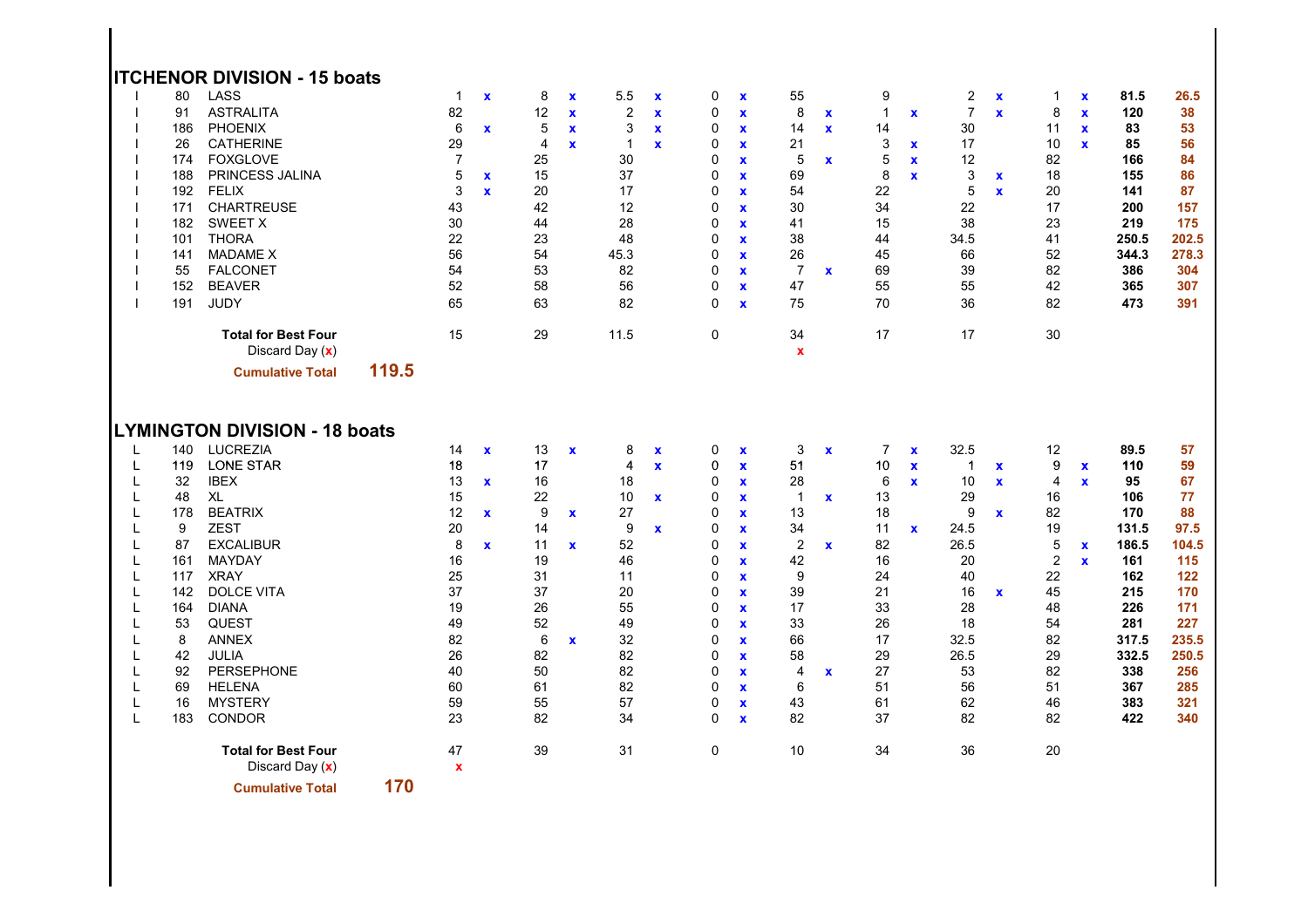|   |                | <b>PARKSTONE DIVISION - 8 boats</b> |       |                |              |                |              |                |              |             |              |    |              |                |              |                |              |                |              |      |      |
|---|----------------|-------------------------------------|-------|----------------|--------------|----------------|--------------|----------------|--------------|-------------|--------------|----|--------------|----------------|--------------|----------------|--------------|----------------|--------------|------|------|
|   |                |                                     |       |                |              |                |              |                |              |             |              |    |              |                |              |                |              |                |              |      |      |
| P | 58             | <b>MADELEINE</b>                    |       | 11             | $\mathbf x$  | $\overline{7}$ | $\mathbf{x}$ | 5.5            | $\mathbf{x}$ | 0           | $\mathbf{x}$ | 16 | $\mathbf{x}$ | $\overline{2}$ | $\mathbf{x}$ | 8              | $\mathbf x$  | 3              | $\mathbf{x}$ | 52.5 | 36.5 |
| P | 123            | LARA                                |       | $\overline{4}$ | $\mathbf{x}$ | 10             | $\mathbf{x}$ | 19             | $\mathbf{x}$ | 0           | $\mathbf{x}$ | 23 | $\mathbf{x}$ | 35             | $\mathbf{x}$ | $\overline{4}$ | $\mathbf{x}$ | 14             | $\mathbf{x}$ | 109  | 74   |
| P | 40             | <b>KYPERINI</b>                     |       | 45             |              | 34             | $\mathbf x$  | 22             | $\mathbf{x}$ | 0           | $\mathbf x$  | 60 |              | 23             | $\mathbf{x}$ | 13             | $\mathbf{x}$ | 36             |              | 233  | 173  |
| P | 107            | <b>CAROLET</b>                      |       | 42             |              | 30             | $\mathbf{x}$ | 29             |              | $\mathbf 0$ | $\mathbf x$  | 37 | $\mathbf{x}$ | 47             |              | 14             | $\mathbf{x}$ | 82             |              | 281  | 199  |
| P | 37             | <b>ARIEL</b>                        |       | 39             | $\mathbf{x}$ | 45             |              | 15             | $\mathbf{x}$ | 0           | $\mathbf x$  | 19 | $\mathbf{x}$ | 40             | $\mathbf{x}$ | 48             |              | 82             |              | 288  | 206  |
| P | 143            | <b>SKIFFLE</b>                      |       | 21             | $\mathbf{x}$ | 36             |              | 45             |              | $\mathbf 0$ | $\mathbf{x}$ | 50 |              | 54             |              | 41             |              | 27             | $\mathbf{x}$ | 274  | 220  |
| P | 12             | <b>GYPSIE</b>                       |       | 44             |              | 47             |              | 35             |              | 0           | $\mathbf{x}$ | 53 |              | 43             |              | 47             |              | 26             | $\mathbf{x}$ | 295  | 242  |
| P | 74             | <b>FIONA</b>                        |       | 62             |              | 51             |              | 51             |              | $\Omega$    | $\mathbf{x}$ | 70 |              | 68             |              | 69             |              | 82             |              | 453  | 371  |
|   |                | <b>Total for Best Four</b>          |       | 75             |              | 81             |              | 61.5           |              | $\mathbf 0$ |              | 95 |              | 100            |              | 39             |              | 70             |              |      |      |
|   |                | Discard Day $(x)$                   |       |                |              |                |              |                |              |             |              |    |              | $\mathbf x$    |              |                |              |                |              |      |      |
|   |                | <b>Cumulative Total</b>             | 421.5 |                |              |                |              |                |              |             |              |    |              |                |              |                |              |                |              |      |      |
|   |                | <b>YARMOUTH DIVISION - 13 boats</b> |       |                |              |                |              |                |              |             |              |    |              |                |              |                |              |                |              |      |      |
| Y | 3              | <b>SILHOUETTE</b>                   |       | 2              | $\mathbf{x}$ | $\mathbf 1$    | $\mathbf x$  | 14             | $\mathbf{x}$ | 0           | $\mathbf x$  | 57 |              | 12             | $\mathbf x$  | 6              | $\mathbf{x}$ | $\overline{7}$ | $\mathbf{x}$ | 99   | 42   |
| Y | 156            | <b>GLEAM</b>                        |       | 9              | $\mathbf{x}$ | 2              | $\mathbf{x}$ | $\overline{7}$ | $\mathbf{x}$ | 0           | $\mathbf{x}$ | 59 |              | $\overline{4}$ | $\mathbf{x}$ | 19             | $\mathbf{x}$ | 15             | $\mathbf{x}$ | 115  | 56   |
| Y | 115            | <b>MIX</b>                          |       | 36             | $\mathbf{x}$ | 38             |              | 36             |              | $\mathbf 0$ | $\mathbf{x}$ | 11 | $\mathbf{x}$ | 53             |              | 31             | $\mathbf{x}$ | 24             | $\mathbf{x}$ | 229  | 176  |
| Y | $\overline{4}$ | WESTWIND                            |       | 47             |              | 40             |              | 39             |              | 0           | $\mathbf x$  | 32 | $\mathbf{x}$ | 50             |              | 49             |              | 32             | $\mathbf{x}$ | 289  | 239  |
| Y | 125            | <b>ARROW</b>                        |       | 51             |              | 49             |              | 23             | $\mathbf{x}$ | 0           | $\mathbf x$  | 31 | $\mathbf{x}$ | 39             | $\mathbf{x}$ | 67             |              | 50             |              | 310  | 243  |
| Y | 5              | <b>MADCAP</b>                       |       | 46             |              | 43             |              | 31             | $\mathbf{x}$ | 0           | $\mathbf x$  | 63 |              | 38             | $\mathbf{x}$ | 44             |              | 58             |              | 323  | 260  |
| Y | 104            | <b>GENEVIEVE</b>                    |       | 82             |              | 70             |              | 33             |              | 0           | $\mathbf x$  | 10 | $\mathbf{x}$ | 56             |              | 74             |              | 44             |              | 369  | 287  |
| Y | 45             | <b>JEWEL</b>                        |       | 27             | $\mathbf{x}$ | 35             | $\mathbf{x}$ | 59             |              | 0           | $\mathbf{x}$ | 82 |              | 82             |              | 60             |              | 39             |              | 384  | 302  |
| Y | 147            | <b>FOXY</b>                         |       | 38             |              | 29             | $\mathbf{x}$ | 82             |              | 0           | $\mathbf{x}$ | 48 |              | 82             |              | 42             | $\mathbf{x}$ | 82             |              | 403  | 321  |
| Y | 153            | <b>SANS SOUCI</b>                   |       | 61             |              | 65             |              | 62             |              | $\Omega$    | $\mathbf{x}$ | 44 |              | 46             |              | 64             |              | 49             |              | 391  | 326  |
| Y | 49             | <b>ROSALITA</b>                     |       | 66             |              | 68             |              | 65             |              | 0           | $\mathbf{x}$ | 45 |              | 64             |              | 68             |              | 82             |              | 458  | 376  |
| Υ | 102            | <b>WHISKEY JOHNNY</b>               |       | 68             |              | 82             |              | 64             |              | 0           | $\mathbf x$  | 72 |              | 71             |              | 57             |              | 57             |              | 471  | 389  |
| Y | 135            | <b>MOLLYMAWK</b>                    |       | 82             |              | 82             |              | 82             |              | $\Omega$    | $\mathbf x$  | 82 |              | 82             |              | 82             |              | 82             |              | 574  | 492  |
|   |                | <b>Total for Best Four</b>          |       | 74             |              | 67             |              | 75             |              | 0           |              | 84 |              | 93             |              | 98             |              | 78             |              |      |      |
|   |                | Discard Day $(x)$                   |       |                |              |                |              |                |              |             |              |    |              |                |              | $\mathbf{x}$   |              |                |              |      |      |
|   |                | <b>Cumulative Total</b>             | 471   |                |              |                |              |                |              |             |              |    |              |                |              |                |              |                |              |      |      |
|   |                |                                     |       |                |              |                |              |                |              |             |              |    |              |                |              |                |              |                |              |      |      |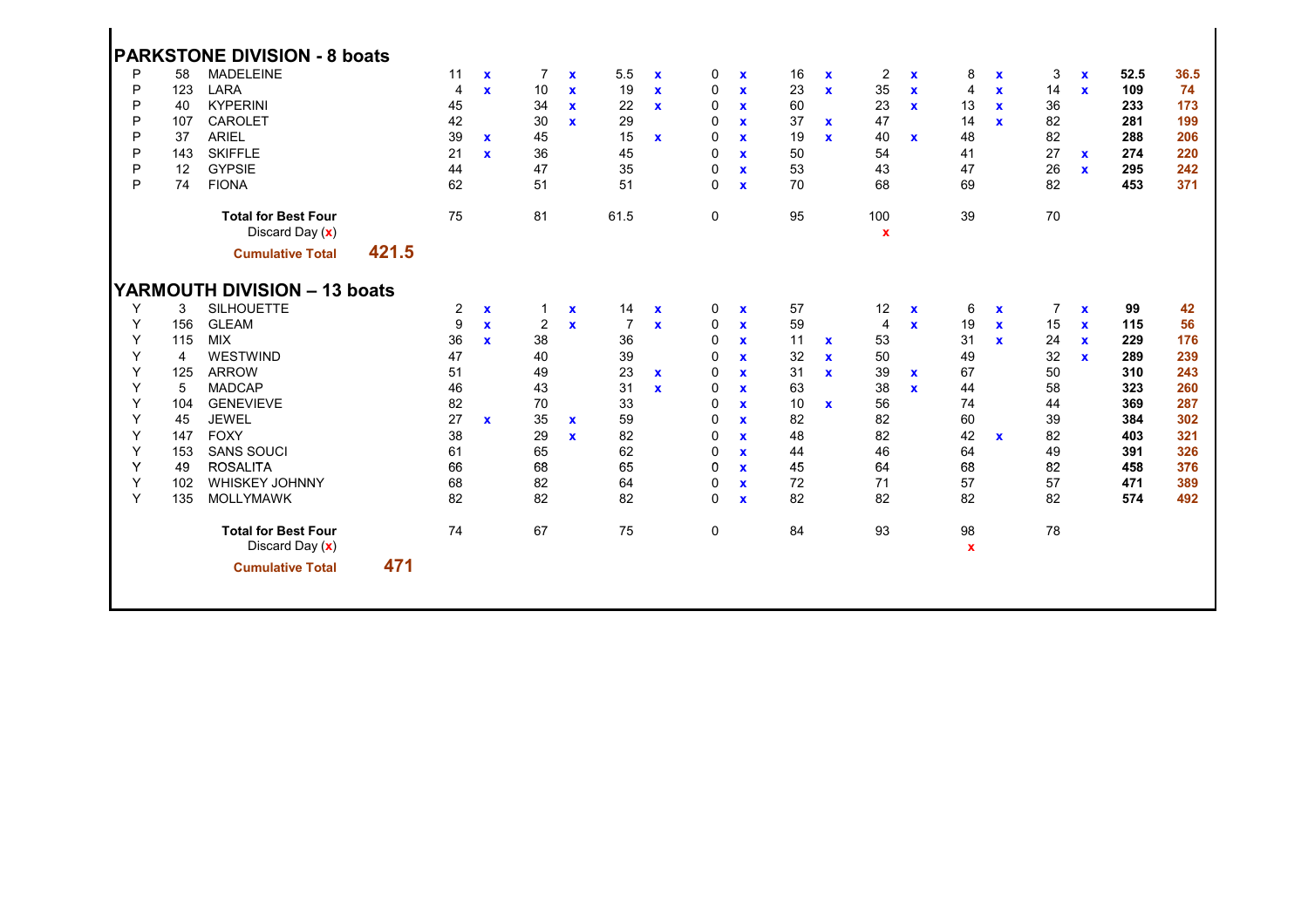|     | <b>Old Masters</b>               |       |     |     |             |     |     |      |       | <b>CENTENARY 2011</b>    |               |
|-----|----------------------------------|-------|-----|-----|-------------|-----|-----|------|-------|--------------------------|---------------|
|     | <b>Saturday August 10th 2013</b> |       |     |     |             |     |     |      |       | <b>CLASS ASSOCIATION</b> |               |
| pos | <b>Name</b>                      | Sat 1 | Sun | Mon | <b>Tues</b> | Wed | Thu | Fri  | Sat 2 | Total                    | <b>Best 6</b> |
|     | LUCREZIA                         | 14    | 13  | 8   | 0           | 3   |     | 32.5 | 12    | 89.5                     | 57            |
| 2   | LONE STAR                        | 18    | 17  | 4   | 0           | 51  | 10  |      | 9     | 110                      | 59            |
| 3   | <b>PRINCESS JALINA</b>           | 5     | 15  | 37  | 0           | 69  | 8   | 3    | 18    | 155                      | 86            |
| 4   | <b>MAYDAY</b>                    | 16    | 19  | 46  | 0           | 42  | 16  | 20   | 2     | 161                      | 115           |
| 5   | <b>THORA</b>                     | 22    | 23  | 48  | 0           | 38  | 44  | 34.5 | 41    | 250.5                    | 202.5         |
| 6   | <b>SUNSHINE</b>                  | 24    | 46  | 40  | 0           | 29  | 25  | 50   | 82    | 296                      | 214           |
|     | <b>QUEST</b>                     | 49    | 52  | 49  | 0           | 33  | 26  | 18   | 54    | 281                      | 227           |
| 8   | <b>PERSEPHONE</b>                | 40    | 50  | 82  | 0           | 4   | 27  | 53   | 82    | 338                      | 256           |

 FELIX (OM) 82 82 82 0 54 22 5 20 347 **265** 10 MADAME X 56 54 45.3 0 26 45 66 52 344.3 **278.3** 11 HELENA 60 61 82 0 6 51 56 51 367 **285** GENEVIEVE 82 70 33 0 10 56 74 44 369 **287** FOXY 38 29 82 0 48 82 42 82 403 **321** 14 MYSTERY 59 55 57 0 43 61 62 46 383 **321** WAXWING 69 66 82 0 24 65 65 59 430 **348** FIONA 62 51 51 0 70 68 69 82 453 **371** JUDY 65 63 82 0 75 70 36 82 473 **391**

**hamble Sat 2 Total Best 6**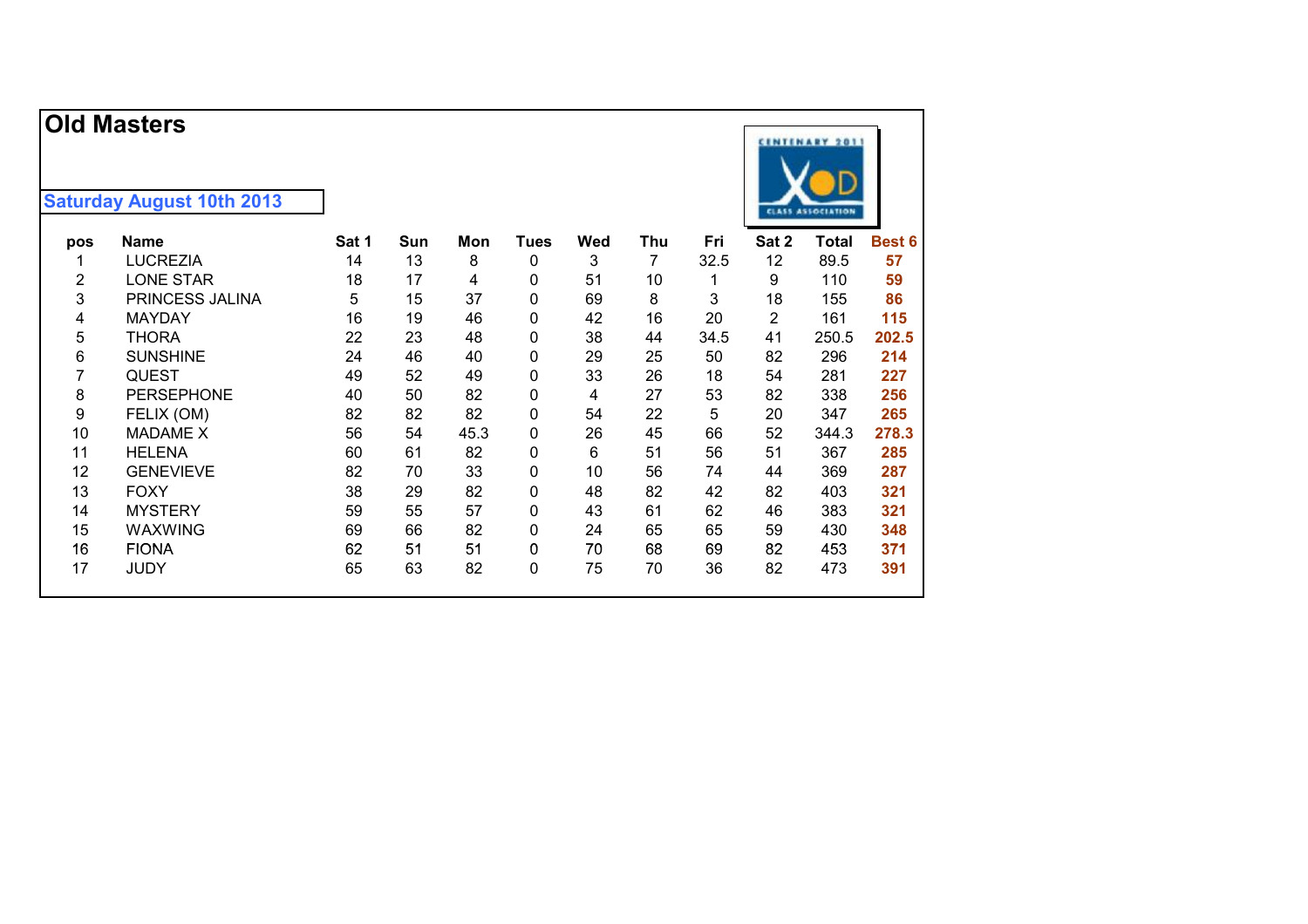### **Alex Jones Veterans Cup I**



| pos | Name             | Sat 1 | Sun | Mon | Tues | Wed | Thu | Fri  | Sat 2 | Total | Best 6 |
|-----|------------------|-------|-----|-----|------|-----|-----|------|-------|-------|--------|
|     | <b>IBEX</b>      | 13    | 16  | 18  | 0    | 28  | 6   | 10   | 4     | 95    | 67     |
| 2   | <b>KYPERINI</b>  | 45    | 34  | 22  | 0    | 60  | 23  | 13   | 36    | 233   | 173    |
| 3   | <b>ARIEL</b>     | 39    | 45  | 15  | 0    | 19  | 40  | 48   | 82    | 288   | 206    |
| 4   | <b>ANNEX</b>     | 82    | 6   | 32  | 0    | 66  | 17  | 32.5 | 82    | 317.5 | 235.5  |
| 5   | WESTWIND         | 47    | 40  | 39  |      | 32  | 50  | 49   | 32    | 289   | 239    |
| 6   | <b>GYPSIE</b>    | 44    | 47  | 35  | 0    | 53  | 43  | 47   | 26    | 295   | 242    |
|     | <b>JULIA</b>     | 26    | 82  | 82  | 0    | 58  | 29  | 26.5 | 29    | 332.5 | 250.5  |
| 8   | <b>MADCAP</b>    | 46    | 43  | 31  | 0    | 63  | 38  | 44   | 58    | 323   | 260    |
| 9   | <b>MISCHIEF</b>  | 50    | 82  | 82  | 0    | 12  | 28  | 82   | 33    | 369   | 287    |
| 10  | <b>JEWEL</b>     | 27    | 35  | 59  | 0    | 82  | 82  | 60   | 39    | 384   | 302    |
| 11  | <b>MYSTERY</b>   | 59    | 55  | 57  | 0    | 43  | 61  | 62   | 46    | 383   | 321    |
| 12  | <b>SENEX</b>     | 67    | 67  | 50  |      | 74  | 60  | 45   | 82    | 445   | 363    |
| 13  | <b>PUFFIN</b>    | 82    | 59  | 60  | 0    | 68  | 52  | 51   | 82    | 454   | 372    |
| 14  | <b>NEFERTITI</b> | 82    | 71  | 58  |      | 36  | 72  | 75   | 82    | 476   | 394    |

# **Alex Jones Veterans Cup II**

| pos               | <b>Name</b>     | Sat 1 | Sun | Mon | <b>Tues</b> | Wed | Thu | Fri  | Sat 2 | <b>Total</b> | <b>Best 6</b> |
|-------------------|-----------------|-------|-----|-----|-------------|-----|-----|------|-------|--------------|---------------|
|                   | <b>ZEST</b>     | 20    | 14  | 9   | 0           | 34  | 11  | 24.5 | 19    | 131.5        | 97.5          |
| 2                 | <b>ZEPHYR</b>   | 10    | 18  | 21  | 0           | 27  | 19  | 34.5 | 34    | 163.5        | 129           |
| 3                 | LARK            | 28    | 24  | 13  | 0           | 61  | 20  | 24.5 | 25    | 195.5        | 134.5         |
| 4                 | <b>SUNSHINE</b> | 24    | 46  | 40  | 0           | 29  | 25  | 50   | 82    | 296          | 214           |
| 5                 | <b>QUEST</b>    | 49    | 52  | 49  | 0           | 33  | 26  | 18   | 54    | 281          | 227           |
| 6                 | <b>ANITRA</b>   | 41    | 48  | 43  | 0           | 15  | 59  | 70   | 37    | 313          | 243           |
|                   | <b>HELENA</b>   | 60    | 61  | 82  | 0           | 6   | 51  | 56   | 51    | 367          | 285           |
| 8                 | <b>FALCONET</b> | 54    | 53  | 82  | 0           |     | 69  | 39   | 82    | 386          | 304           |
| 9                 | <b>FIONA</b>    | 62    | 51  | 51  | 0           | 70  | 68  | 69   | 82    | 453          | 371           |
| 10                | <b>ROSALITA</b> | 66    | 68  | 65  | 0           | 45  | 64  | 68   | 82    | 458          | 376           |
| 11                | <b>VANITY</b>   | 70    | 62  | 67  | 0           | 65  | 82  | 59   | 82    | 487          | 405           |
| $12 \overline{ }$ | <b>PALASSIE</b> | 82    | 82  | 82  | 0           | 82  | 82  | 82   | 82    | 574          | 492           |



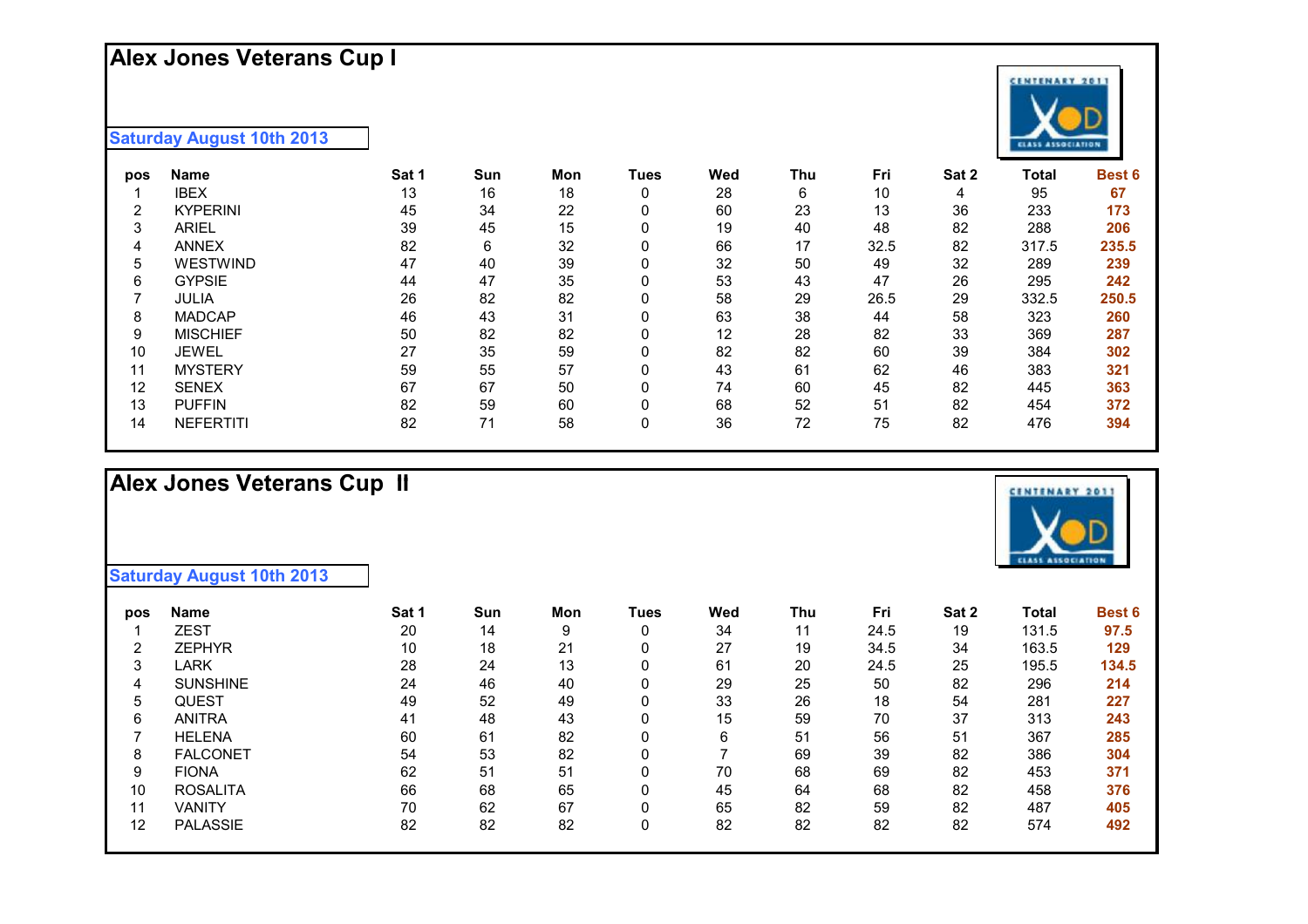# **Alex Jones Veterans Cup III**

#### **Saturday August 10th 2013**

| pos | Name                  | Sat 1 | Sun | Mon | Tues | Wed | Thu | Fri  | Sat 2 | Total | <b>Best 6</b> |
|-----|-----------------------|-------|-----|-----|------|-----|-----|------|-------|-------|---------------|
|     | <b>CALYPSO</b>        | 17    | 3   | 25  | 0    | 40  | 31  | 15   | 31    | 162   | 122           |
| ◠   | <b>SEAMIST</b>        | 53    | 33  | 41  |      | 20  | 30  | 23   | 40    | 240   | 187           |
| 3   | THORA                 | 22    | 23  | 48  |      | 38  | 44  | 34.5 | 41    | 250.5 | 202.5         |
|     | <b>PERSEPHONE</b>     | 40    | 50  | 82  | 0    | 4   | 27  | 53   | 82    | 338   | 256           |
| 5   | <b>NANETTE</b>        | 57    | 41  | 63  |      | 46  | 42  | 46   | 43    | 338   | 275           |
| 6   | <b>XIN BAI</b>        | 48    | 56  | 44  | 0    | 56  | 58  | 54   | 47    | 363   | 305           |
|     | <b>AORA</b>           | 63    | 74  | 47  |      | 25  | 62  | 72   | 38    | 381   | 307           |
| 8   | <b>WAXWING</b>        | 69    | 66  | 82  | 0    | 24  | 65  | 65   | 59    | 430   | 348           |
| 9   | <b>WHISKEY JOHNNY</b> | 68    | 82  | 64  |      | 72  | 74  | 57   | 57    | 471   | 389           |

# **Alex Jones Veterans Cup IV**





| pos | <b>Name</b>      | Sat 1 | Sun | Mon | Tues | Wed | Thu | Fri | Sat 2 | Total | <b>Best 6</b> |
|-----|------------------|-------|-----|-----|------|-----|-----|-----|-------|-------|---------------|
|     | LARA             | 4     | 10  | 19  | 0    | 23  | 35  | 4   | 14    | 109   | 74            |
| ົ   | <b>XRAY</b>      | 25    | 31  | 11  | 0    | 9   | 24  | 40  | 22    | 162   | 122           |
| 3   | LEADING WIND     | 35    | 21  | 16  | 0    | 52  | 32  | 21  | 21    | 198   | 146           |
| 4   | <b>MIX</b>       | 36    | 38  | 36  | 0    | 11  | 53  | 31  | 24    | 229   | 176           |
| 5   | <b>KATHLEEN</b>  | 33    | 39  | 38  | 0    | 18  | 49  | 37  | 13    | 227   | 178           |
| 6   | <b>CAROLET</b>   | 42    | 30  | 29  | 0    | 37  | 47  | 14  | 82    | 281   | 199           |
|     | <b>ARROW</b>     | 51    | 49  | 23  | 0    | 31  | 39  | 67  | 50    | 310   | 243           |
| 8   | <b>GENEVIEVE</b> | 82    | 70  | 33  | 0    | 10  | 56  | 74  | 44    | 369   | 287           |
| 9   | <b>ELICIA</b>    | 55    | 57  | 42  | 0    | 73  | 67  | 52  | 35    | 381   | 308           |
| 10  | <b>CURLEW</b>    | 71    | 73  | 82  | 0    | 67  | 73  | 71  | 56    | 493   | 411           |
| 11  | <b>SANDPIPER</b> | 82    | 64  | 53  | 0    | 49  | 82  | 82  | 82    | 494   | 412           |
| 12  | <b>RACHEL</b>    | 82    | 82  | 82  | 0    | 82  | 82  | 82  | 82    | 574   | 492           |

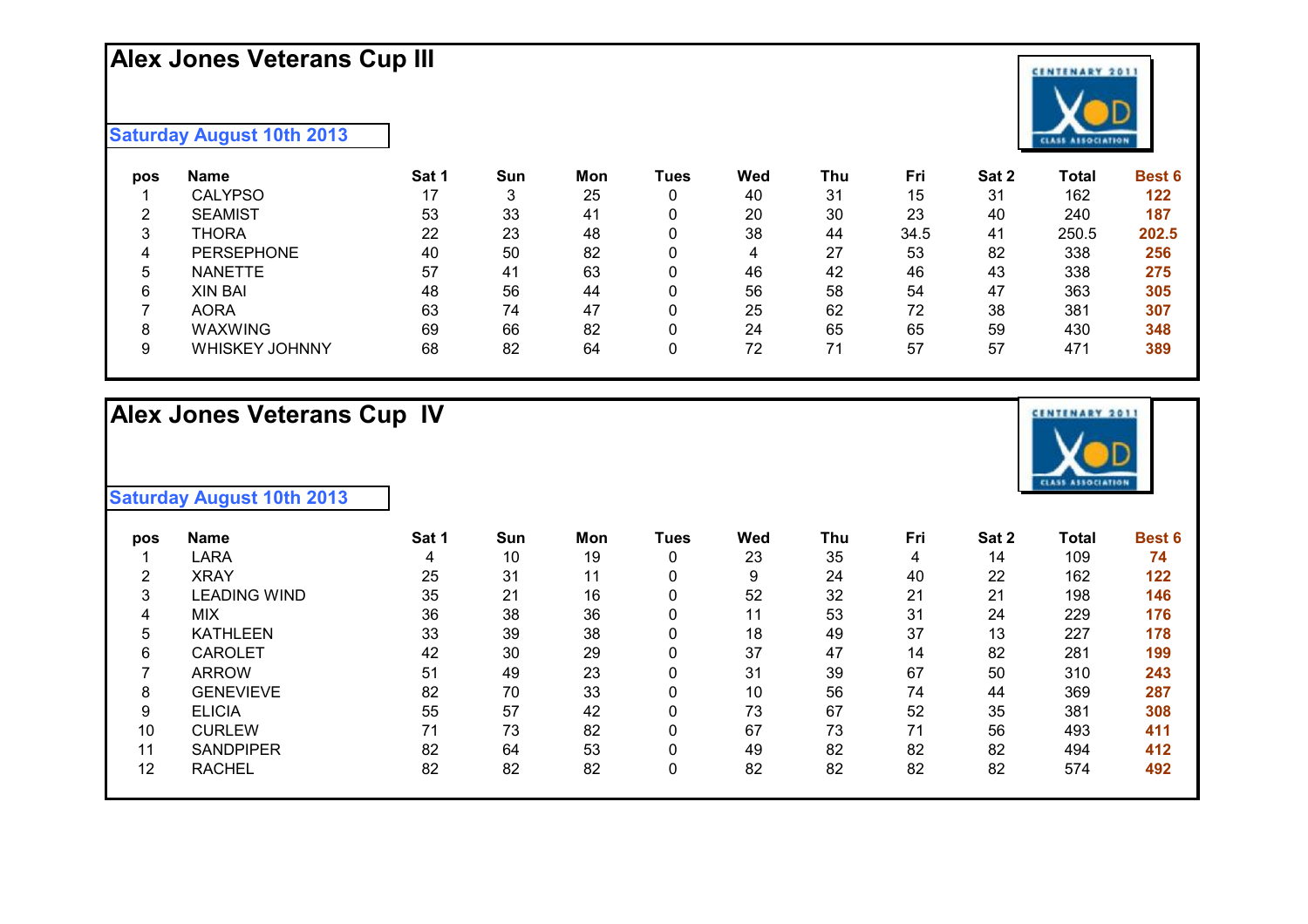|                | <b>Captain's Crystal</b>         |       |     |      |             |     |     |      |       | <b>CENTENARY 2011</b>    |        |
|----------------|----------------------------------|-------|-----|------|-------------|-----|-----|------|-------|--------------------------|--------|
|                | <b>Saturday August 10th 2013</b> |       |     |      |             |     |     |      |       | <b>CLASS ASSOCIATION</b> |        |
| pos            | <b>Name</b>                      | Sat 1 | Sun | Mon  | <b>Tues</b> | Wed | Thu | Fri  | Sat 2 | <b>Total</b>             | Best 6 |
| 1              | <b>LARA</b>                      | 4     | 10  | 19   | 0           | 23  | 35  | 4    | 14    | 109                      | 74     |
| $\overline{2}$ | <b>BEATRIX</b>                   | 12    | 9   | 27   | 0           | 13  | 18  | 9    | 82    | 170                      | 88     |
| 3              | <b>MAYDAY</b>                    | 16    | 19  | 46   | 0           | 42  | 16  | 20   | 2     | 161                      | 115    |
| 4              | <b>MIX</b>                       | 36    | 38  | 36   | 0           | 11  | 53  | 31   | 24    | 229                      | 176    |
| 5              | <b>PARTNERSHIP</b>               | 34    | 28  | 26   | 0           | 35  | 36  | 43   | 30    | 232                      | 189    |
| 6              | <b>CAROLET</b>                   | 42    | 30  | 29   | 0           | 37  | 47  | 14   | 82    | 281                      | 199    |
| 7              | <b>THORA</b>                     | 22    | 23  | 48   | 0           | 38  | 44  | 34.5 | 41    | 250.5                    | 202.5  |
| 8              | <b>SKIFFLE</b>                   | 21    | 36  | 45   | 0           | 50  | 54  | 41   | 27    | 274                      | 220    |
| 9              | <b>ARROW</b>                     | 51    | 49  | 23   | 0           | 31  | 39  | 67   | 50    | 310                      | 243    |
| 10             | <b>PERSEPHONE</b>                | 40    | 50  | 82   | 0           | 4   | 27  | 53   | 82    | 338                      | 256    |
| 11             | <b>MADAME X</b>                  | 56    | 54  | 45.3 | 0           | 26  | 45  | 66   | 52    | 344.3                    | 278.3  |
| 12             | <b>AORA</b>                      | 63    | 74  | 47   | 0           | 25  | 62  | 72   | 38    | 381                      | 307    |
| 13             | <b>BEAVER</b>                    | 52    | 58  | 56   | 0           | 47  | 55  | 55   | 42    | 365                      | 307    |
| 14             | <b>FOXY</b>                      | 38    | 29  | 82   | 0           | 48  | 82  | 42   | 82    | 403                      | 321    |
| 15             | <b>MYSTERY</b>                   | 59    | 55  | 57   | 0           | 43  | 61  | 62   | 46    | 383                      | 321    |
| 16             | <b>JUDY</b>                      | 65    | 63  | 82   | 0           | 75  | 70  | 36   | 82    | 473                      | 391    |
| 17             | <b>CURLEW</b>                    | 71    | 73  | 82   | 0           | 67  | 73  | 71   | 56    | 493                      | 411    |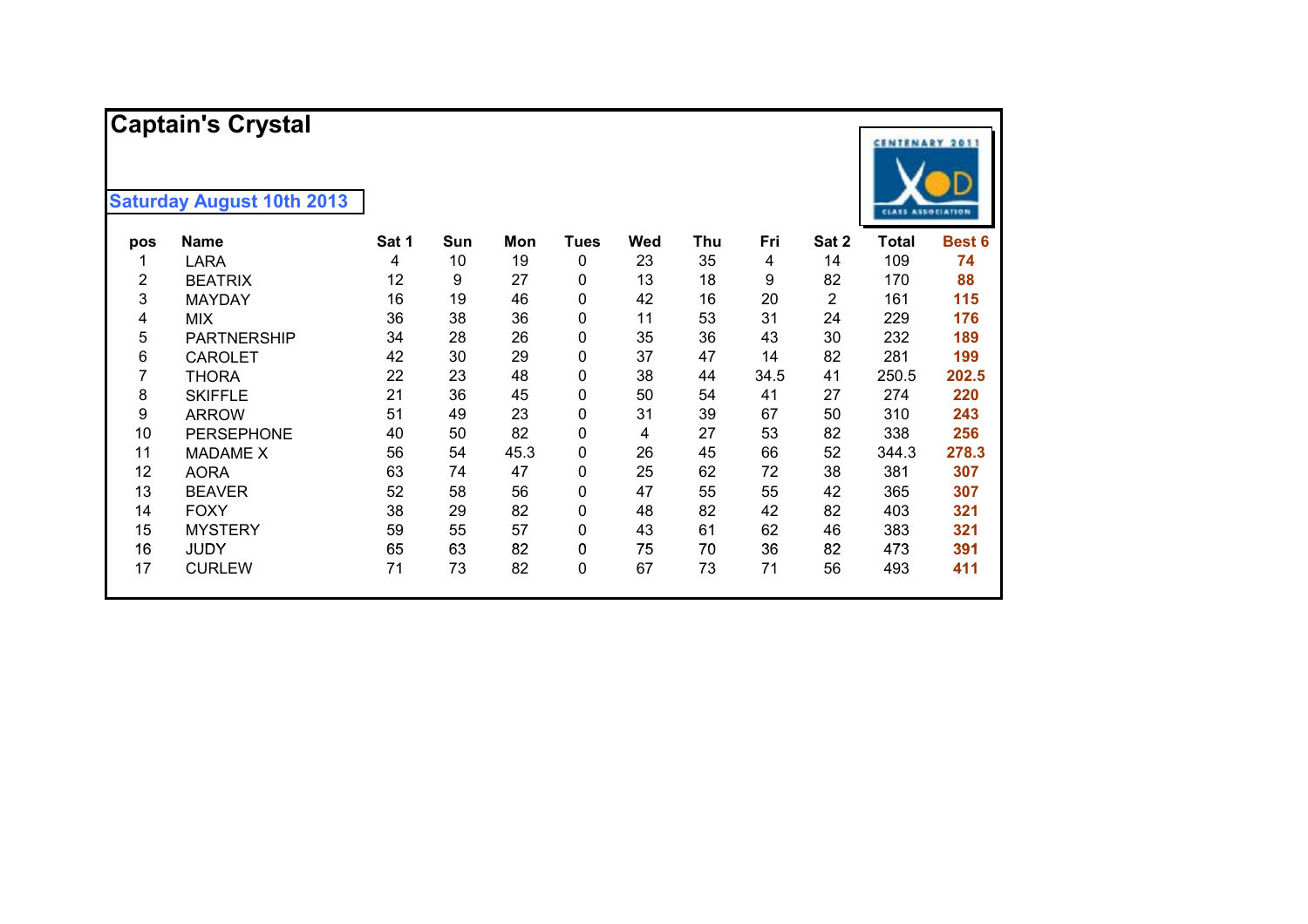|                | <b>Ladies Trophy</b>                            |       |     |     |      |     |     |     |       | <b>CENTENARY 2017</b> |        |
|----------------|-------------------------------------------------|-------|-----|-----|------|-----|-----|-----|-------|-----------------------|--------|
| pos            | <b>Saturday August 10th 2013</b><br><b>Name</b> | Sat 1 | Sun | Mon | Tues | Wed | Thu | Fri | Sat 2 | Total                 | Best 6 |
|                | <b>AORA</b>                                     | 63    | 74  | 47  | 0    | 25  | 62  | 72  | 38    | 381                   | 307    |
| $\overline{2}$ | <b>HEYDAY</b>                                   | 58    | 69  | 54  | 0    | 82  | 48  | 63  | 53    | 427                   | 345    |

|     | XOD Under 25 Cup<br><b>Saturday August 10th 2013</b> |       |     |     |      |     |     |     |       | <b>CINTENARY 2011</b><br><b>LASS ASSOCIATION</b> |        |
|-----|------------------------------------------------------|-------|-----|-----|------|-----|-----|-----|-------|--------------------------------------------------|--------|
| pos | <b>Name</b>                                          | Sat 1 | Sun | Mon | Tues | Wed | Thu | Fri | Sat 2 | Total                                            | Best 6 |
|     | <b>DOLCE VITA</b>                                    | 37    | 37  | 20  | 0    | 39  | 21  | 16  | 45    | 215                                              | 170    |
| 2   | <b>WESTWIND</b>                                      | 47    | 40  | 39  | 0    | 32  | 50  | 49  | 32    | 289                                              | 239    |
| 3   | <b>NANETTE</b>                                       | 57    | 41  | 63  | 0    | 46  | 42  | 46  | 43    | 338                                              | 275    |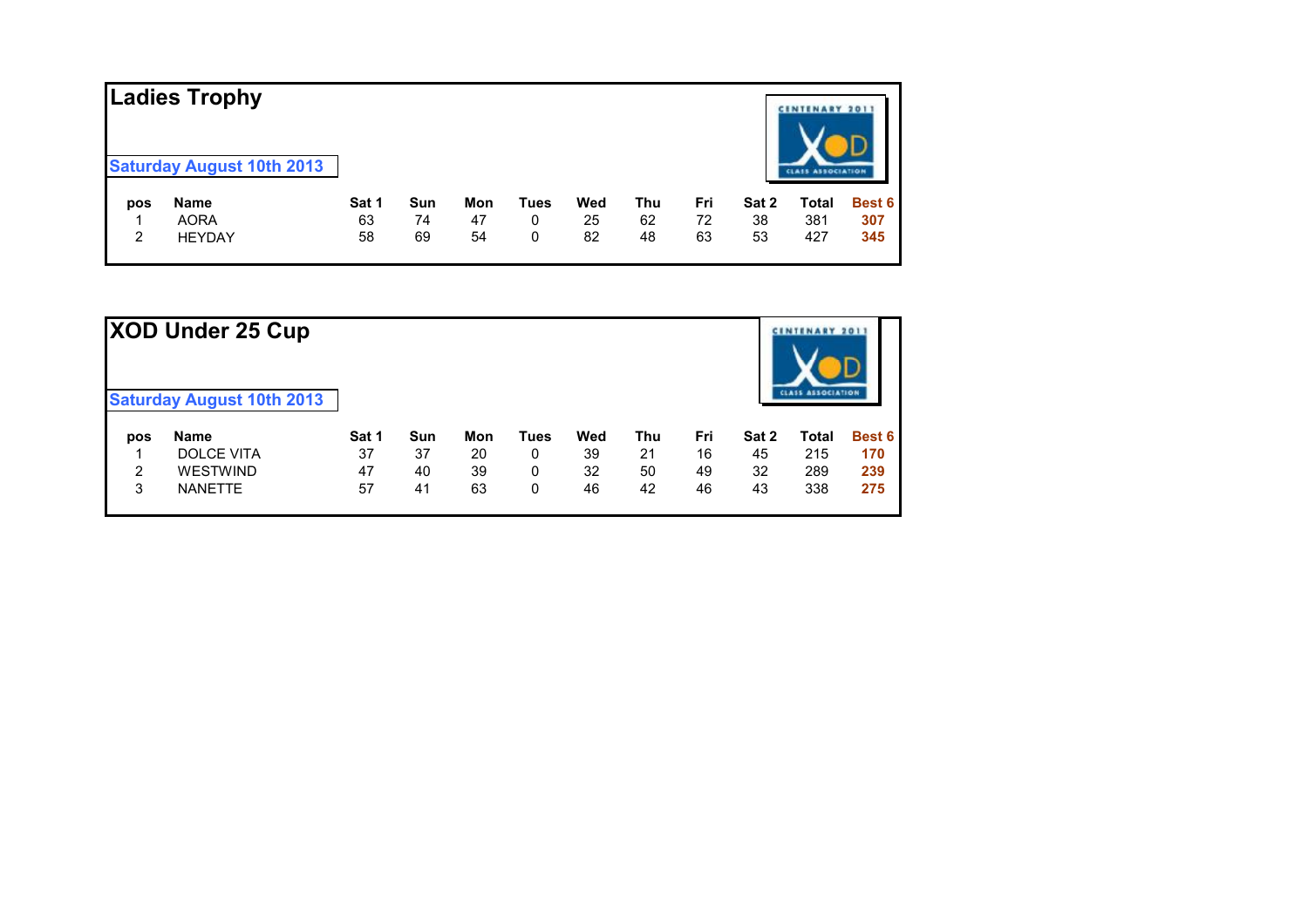#### **L i f ebo a t Spoons**

| pos | <b>Name</b>        | Sat 1 | Sun | Mon  | <b>Tues</b> | Wed | Thu | Fri  | Sat 2 | <b>Total</b> | Best 6 |
|-----|--------------------|-------|-----|------|-------------|-----|-----|------|-------|--------------|--------|
| 1   | <b>ZEST</b>        | 20    | 14  | 9    | 0           | 34  | 11  | 24.5 | 19    | 131.5        | 97.5   |
| 2   | <b>XRAY</b>        | 25    | 31  | 11   | 0           | 9   | 24  | 40   | 22    | 162          | 122    |
| 3   | <b>ZEPHYR</b>      | 10    | 18  | 21   | 0           | 27  | 19  | 34.5 | 34    | 163.5        | 129    |
| 4   | <b>LARK</b>        | 28    | 24  | 13   | 0           | 61  | 20  | 24.5 | 25    | 195.5        | 134.5  |
| 5   | <b>CHARTREUSE</b>  | 43    | 42  | 12   | 0           | 30  | 34  | 22   | 17    | 200          | 157    |
| 6   | <b>LA MOUETTE</b>  | 32    | 32  | 24   | 0           | 64  | 63  | 11   | 6     | 232          | 168    |
| 7   | <b>MIX</b>         | 36    | 38  | 36   | 0           | 11  | 53  | 31   | 24    | 229          | 176    |
| 8   | <b>SEAMIST</b>     | 53    | 33  | 41   | 0           | 20  | 30  | 23   | 40    | 240          | 187    |
| 9   | <b>PARTNERSHIP</b> | 34    | 28  | 26   | 0           | 35  | 36  | 43   | 30    | 232          | 189    |
| 10  | <b>CAROLET</b>     | 42    | 30  | 29   | 0           | 37  | 47  | 14   | 82    | 281          | 199    |
| 11  | <b>THORA</b>       | 22    | 23  | 48   | 0           | 38  | 44  | 34.5 | 41    | 250.5        | 202.5  |
| 12  | <b>ARIEL</b>       | 39    | 45  | 15   | 0           | 19  | 40  | 48   | 82    | 288          | 206    |
| 13  | <b>SKIFFLE</b>     | 21    | 36  | 45   | 0           | 50  | 54  | 41   | 27    | 274          | 220    |
| 14  | <b>QUEST</b>       | 49    | 52  | 49   | 0           | 33  | 26  | 18   | 54    | 281          | 227    |
| 15  | WESTWIND           | 47    | 40  | 39   | 0           | 32  | 50  | 49   | 32    | 289          | 239    |
| 16  | <b>ANITRA</b>      | 41    | 48  | 43   | 0           | 15  | 59  | 70   | 37    | 313          | 243    |
| 17  | <b>ARROW</b>       | 51    | 49  | 23   | 0           | 31  | 39  | 67   | 50    | 310          | 243    |
| 18  | <b>WAVERLEY</b>    | 31    | 27  | 82   | 0           | 62  | 41  | 58   | 28    | 329          | 247    |
| 19  | PERSEPHONE         | 40    | 50  | 82   | 0           | 4   | 27  | 53   | 82    | 338          | 256    |
| 20  | <b>MADCAP</b>      | 46    | 43  | 31   | 0           | 63  | 38  | 44   | 58    | 323          | 260    |
| 21  | <b>MADAME X</b>    | 56    | 54  | 45.3 | 0           | 26  | 45  | 66   | 52    | 344.3        | 278.3  |
| 22  | <b>HELENA</b>      | 60    | 61  | 82   | 0           | 6   | 51  | 56   | 51    | 367          | 285    |
| 23  | <b>GENEVIEVE</b>   | 82    | 70  | 33   | 0           | 10  | 56  | 74   | 44    | 369          | 287    |
| 24  | <b>MISCHIEF</b>    | 50    | 82  | 82   | 0           | 12  | 28  | 82   | 33    | 369          | 287    |
| 25  | <b>JEWEL</b>       | 27    | 35  | 59   | 0           | 82  | 82  | 60   | 39    | 384          | 302    |
| 26  | <b>XIN BAI</b>     | 48    | 56  | 44   | 0           | 56  | 58  | 54   | 47    | 363          | 305    |
| 27  | <b>AORA</b>        | 63    | 74  | 47   | 0           | 25  | 62  | 72   | 38    | 381          | 307    |
| 28  | <b>BEAVER</b>      | 52    | 58  | 56   | 0           | 47  | 55  | 55   | 42    | 365          | 307    |
| 29  | <b>XENIA</b>       | 64    | 60  | 61   | 0           | 22  | 57  | 61   | 55    | 380          | 316    |
| 30  | <b>FOXY</b>        | 38    | 29  | 82   | 0           | 48  | 82  | 42   | 82    | 403          | 321    |
| 31  | <b>MYSTERY</b>     | 59    | 55  | 57   | 0           | 43  | 61  | 62   | 46    | 383          | 321    |
| 32  | <b>SANS SOUCI</b>  | 61    | 65  | 62   | 0           | 44  | 46  | 64   | 49    | 391          | 326    |
| 33  | WAXWING            | 69    | 66  | 82   | 0           | 24  | 65  | 65   | 59    | 430          | 348    |
| 34  | <b>SENEX</b>       | 67    | 67  | 50   | $\mathbf 0$ | 74  | 60  | 45   | 82    | 445          | 363    |
| 35  | <b>FIONA</b>       | 62    | 51  | 51   | 0           | 70  | 68  | 69   | 82    | 453          | 371    |

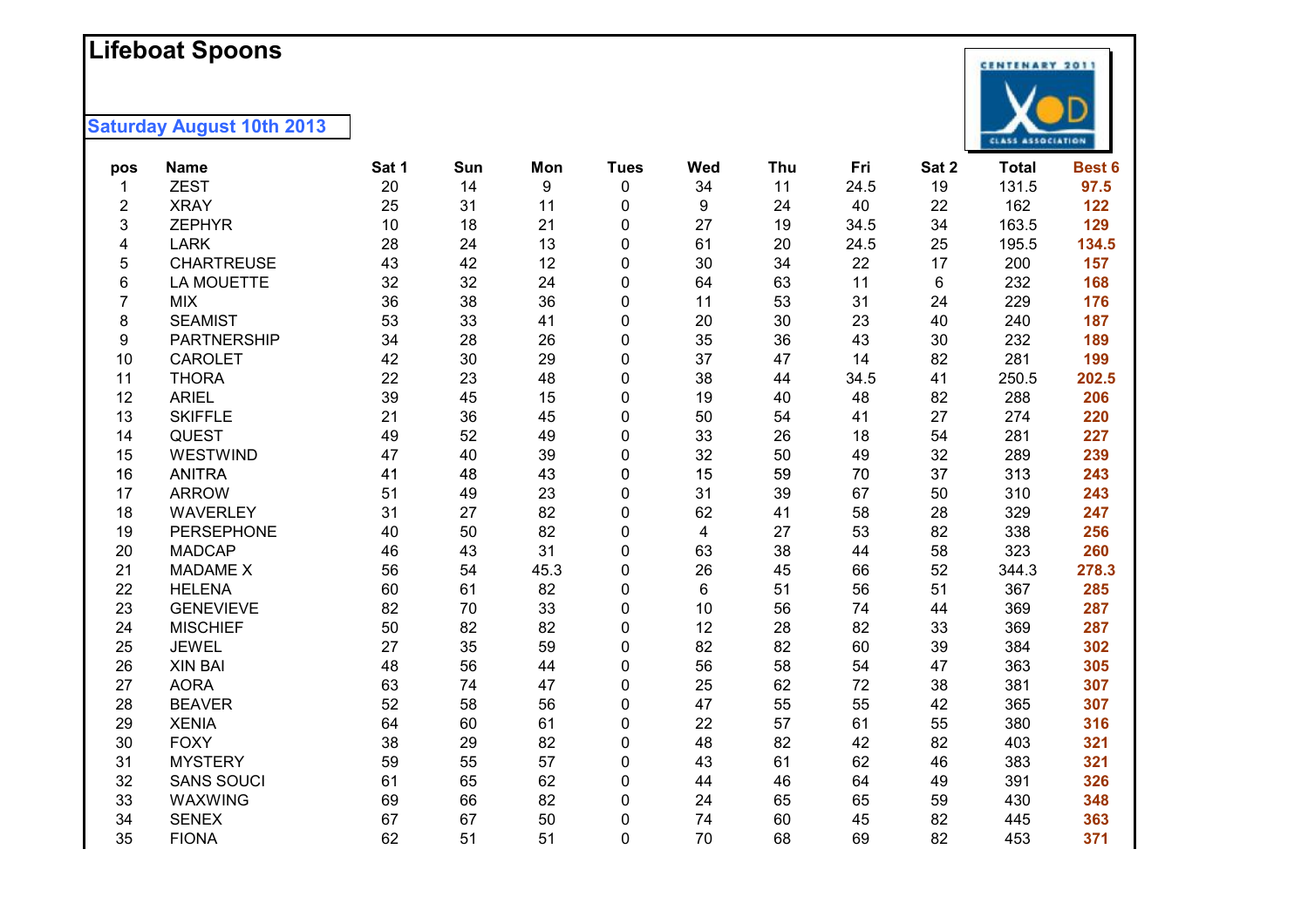| 36    | <b>PUFFIN</b>         | 82 | 59 | 60 | 68 | 52 | 51 | 82 | 454 | 372 |
|-------|-----------------------|----|----|----|----|----|----|----|-----|-----|
| 37    | <b>ROSALITA</b>       | 66 | 68 | 65 | 45 | 64 | 68 | 82 | 458 | 376 |
| 38    | <b>WHISKEY JOHNNY</b> | 68 | 82 | 64 | 72 | 71 | 57 | 57 | 471 | 389 |
| 39    | JUDY                  | 65 | 63 | 82 | 75 | 70 | 36 | 82 | 473 | 391 |
| 40    | <b>NEFERTITI</b>      | 82 | 71 | 58 | 36 | 72 | 75 | 82 | 476 | 394 |
| 41    | VANITY                | 70 | 62 | 67 | 65 | 82 | 59 | 82 | 487 | 405 |
| 42    | <b>CURLEW</b>         | 71 | 73 | 82 | 67 | 73 |    | 56 | 493 | 411 |
| 43    | <b>SANDPIPER</b>      | 82 | 64 | 53 | 49 | 82 | 82 | 82 | 494 | 412 |
| $=44$ | <b>RACHEL</b>         | 82 | 82 | 82 | 82 | 82 | 82 | 82 | 574 | 492 |
| $=44$ | <b>MOLLYMAWK</b>      | 82 | 82 | 82 | 82 | 82 | 82 | 82 | 574 | 492 |
|       |                       |    |    |    |    |    |    |    |     |     |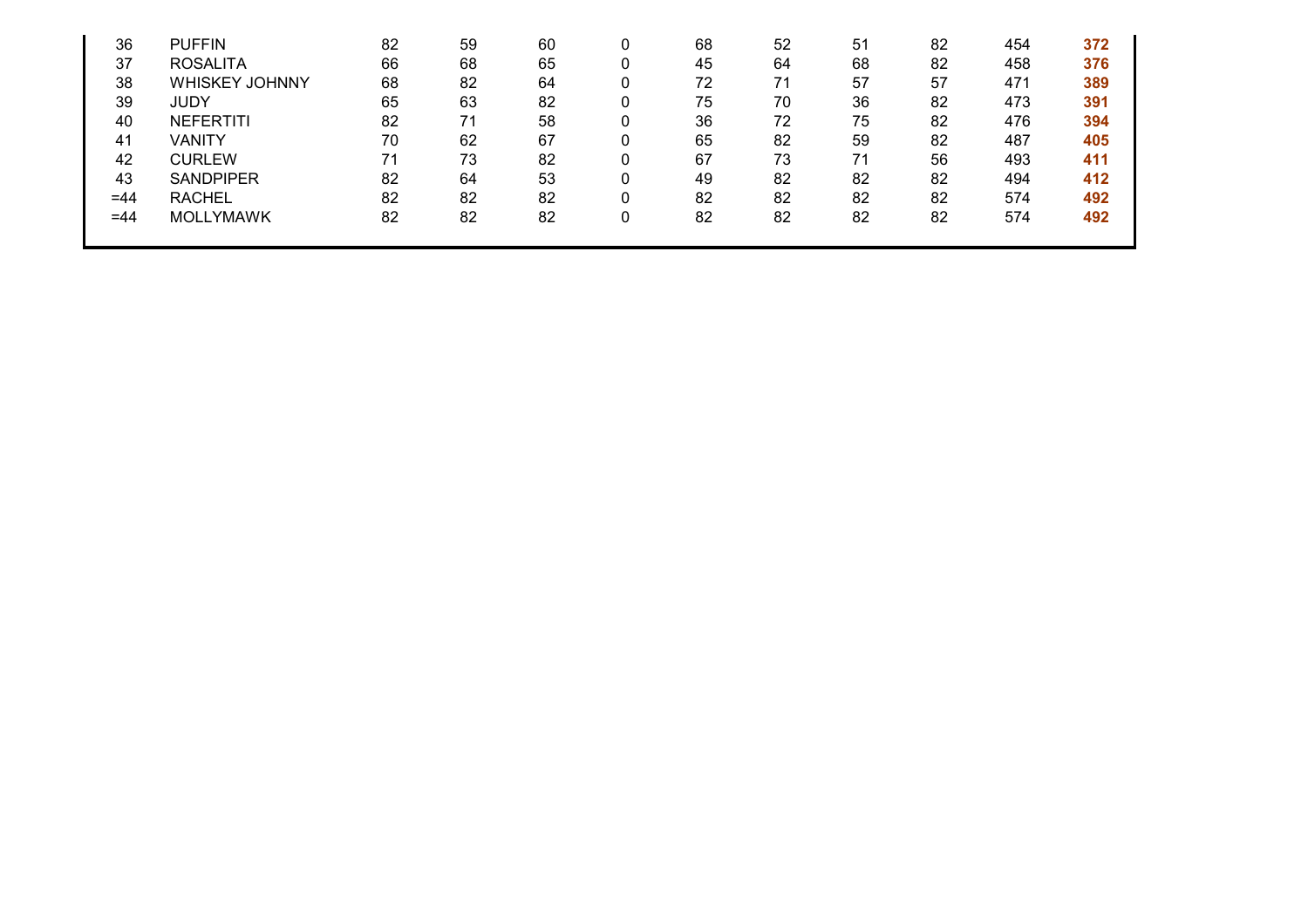# **Ron Rogers Bowl**

| pos            | <b>Name</b>                       | Fri            | Sat 2          | <b>Total</b> |
|----------------|-----------------------------------|----------------|----------------|--------------|
| 1              | <b>LASS</b>                       | $\overline{2}$ | 1              | 3            |
| $\overline{2}$ | <b>LONE STAR</b>                  | 1              | 9              | 10           |
| 3              | <b>MADELEINE</b>                  | 8              | 3              | 11           |
| 4              | <b>SILHOUETTE</b>                 | 6              | 7              | 13           |
| 5              | <b>IBEX</b>                       | 10             | 4              | 14           |
| 6              | <b>ASTRALITA</b>                  | $\overline{7}$ | 8              | 15           |
| $\overline{7}$ | <b>LA MOUETTE</b>                 | 11             | 6              | 17           |
| 8              | <b>LARA</b>                       | $\overline{4}$ | 14             | 18           |
| 9              | PRINCESS JALINA                   | 3              | 18             | 21           |
| 10             | <b>MAYDAY</b>                     | 20             | $\overline{2}$ | 22           |
| 11             | <b>FELIX</b>                      | 5              | 20             | 25           |
| 12             | <b>CATHERINE</b>                  | 17             | 10             | 27           |
| 13             | <b>EXCALIBUR</b>                  | 26.5           | 5              | 31.5         |
| 14<br>15       | <b>GLEAM</b><br><b>CHARTREUSE</b> | 19<br>22       | 15<br>17       | 34<br>39     |
| 16             | <b>PHOENIX</b>                    | 30             | 11             | 41           |
| 17             | <b>LEADING WIND</b>               | 21             | 21             | 42           |
| 18             | <b>ZEST</b>                       | 24.5           | 19             | 43.5         |
| 19             | <b>LUCREZIA</b>                   | 32.5           | 12             | 44.5         |
| 20             | <b>XL</b>                         | 29             | 16             | 45           |
| 21             | <b>CALYPSO</b>                    | 15             | 31             | 46           |
| 22             | <b>KYPERINI</b>                   | 13             | 36             | 49           |
| 23             | <b>LARK</b>                       | 24.5           | 25             | 49.5         |
| 24             | <b>KATHLEEN</b>                   | 37             | 13             | 50           |
| 25             | <b>MIX</b>                        | 31             | 24             | 55           |
| 26             | <b>JULIA</b>                      | 26.5           | 29             | 55.5         |
| 27             | <b>DOLCE VITA</b>                 | 16             | 45             | 61           |
| 28             | <b>SWEET X</b>                    | 38             | 23             | 61           |
| 29             | <b>XRAY</b>                       | 40             | 22             | 62           |
| 30             | <b>SEAMIST</b>                    | 23             | 40             | 63           |
| 31             | <b>SKIFFLE</b>                    | 41             | 27             | 68           |
| 32<br>33       | <b>ZEPHYR</b><br><b>QUEST</b>     | 34.5<br>18     | 34<br>54       | 68.5<br>72   |
| 34             | <b>GYPSIE</b>                     | 47             | 26             | 73           |
| 35             | <b>PARTNERSHIP</b>                | 43             | 30             | 73           |
| 36             | <b>THORA</b>                      | 34.5           | 41             | 75.5         |
| 37             | <b>DIANA</b>                      | 28             | 48             | 76           |
| 38             | <b>WESTWIND</b>                   | 49             | 32             | 81           |
| 39             | <b>WAVERLEY</b>                   | 58             | 28             | 86           |
| 40             | <b>ELICIA</b>                     | 52             | 35             | 87           |
| 41             | <b>NANETTE</b>                    | 46             | 43             | 89           |
| 42             | <b>BEATRIX</b>                    | 9              | 82             | 91           |
| 43             | <b>FOXGLOVE</b>                   | 12             | 82             | 94           |
| 44             | <b>CAROLET</b>                    | 14             | 82             | 96           |
| 45             | <b>BEAVER</b>                     | 55             | 42             | 97           |

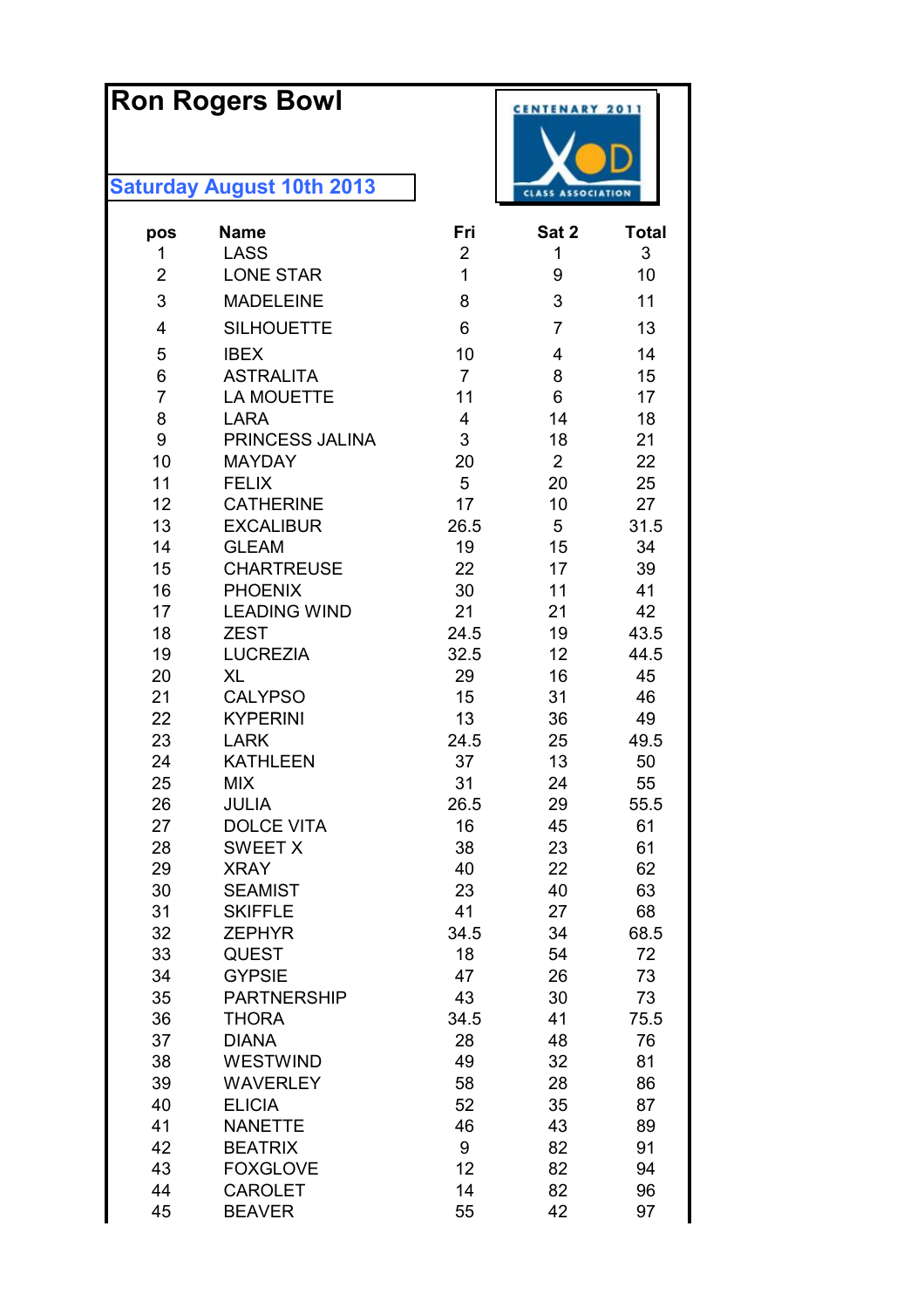| 46     | <b>JEWEL</b>          | 60   | 39 | 99    |
|--------|-----------------------|------|----|-------|
| 47     | <b>XIN BAI</b>        | 54   | 47 | 101   |
| 48     | <b>MADCAP</b>         | 44   | 58 | 102   |
| 49     | <b>ANITRA</b>         | 70   | 37 | 107   |
| 50     | <b>HELENA</b>         | 56   | 51 | 107   |
| 51     | <b>MYSTERY</b>        | 62   | 46 | 108   |
| 52     | <b>AORA</b>           | 72   | 38 | 110   |
| 53     | <b>SANS SOUCI</b>     | 64   | 49 | 113   |
| 54     | <b>WHISKEY JOHNNY</b> | 57   | 57 | 114   |
| 55     | <b>ANNEX</b>          | 32.5 | 82 | 114.5 |
| 56     | <b>MISCHIEF</b>       | 82   | 33 | 115   |
| 57     | <b>HEYDAY</b>         | 63   | 53 | 116   |
| 58     | <b>XENIA</b>          | 61   | 55 | 116   |
| 59     | <b>ARROW</b>          | 67   | 50 | 117   |
| 60     | <b>JUDY</b>           | 36   | 82 | 118   |
| 61     | <b>GENEVIEVE</b>      | 74   | 44 | 118   |
| 62     | <b>MADAME X</b>       | 66   | 52 | 118   |
| 63     | <b>FALCONET</b>       | 39   | 82 | 121   |
| 64     | <b>FOXY</b>           | 42   | 82 | 124   |
| 65     | <b>WAXWING</b>        | 65   | 59 | 124   |
| 66     | <b>SENEX</b>          | 45   | 82 | 127   |
| 67     | <b>CURLEW</b>         | 71   | 56 | 127   |
| 68     | <b>ARIEL</b>          | 48   | 82 | 130   |
| 69     | <b>SUNSHINE</b>       | 50   | 82 | 132   |
| 70     | <b>PUFFIN</b>         | 51   | 82 | 133   |
| 71     | <b>PERSEPHONE</b>     | 53   | 82 | 135   |
| 72     | <b>VANITY</b>         | 59   | 82 | 141   |
| 73     | <b>ROSALITA</b>       | 68   | 82 | 150   |
| 74     | <b>FIONA</b>          | 69   | 82 | 151   |
| 75     | <b>XFACTOR</b>        | 73   | 82 | 155   |
| $= 76$ | <b>CONDOR</b>         | 82   | 82 | 164   |
| $= 76$ | <b>MOLLYMAWK</b>      | 82   | 82 | 164   |
| $= 76$ | <b>PALASSIE</b>       | 82   | 82 | 164   |
| $= 76$ | <b>RACHEL</b>         | 82   | 82 | 164   |
| $= 76$ | <b>SANDPIPER</b>      | 82   | 82 | 164   |
|        |                       |      |    |       |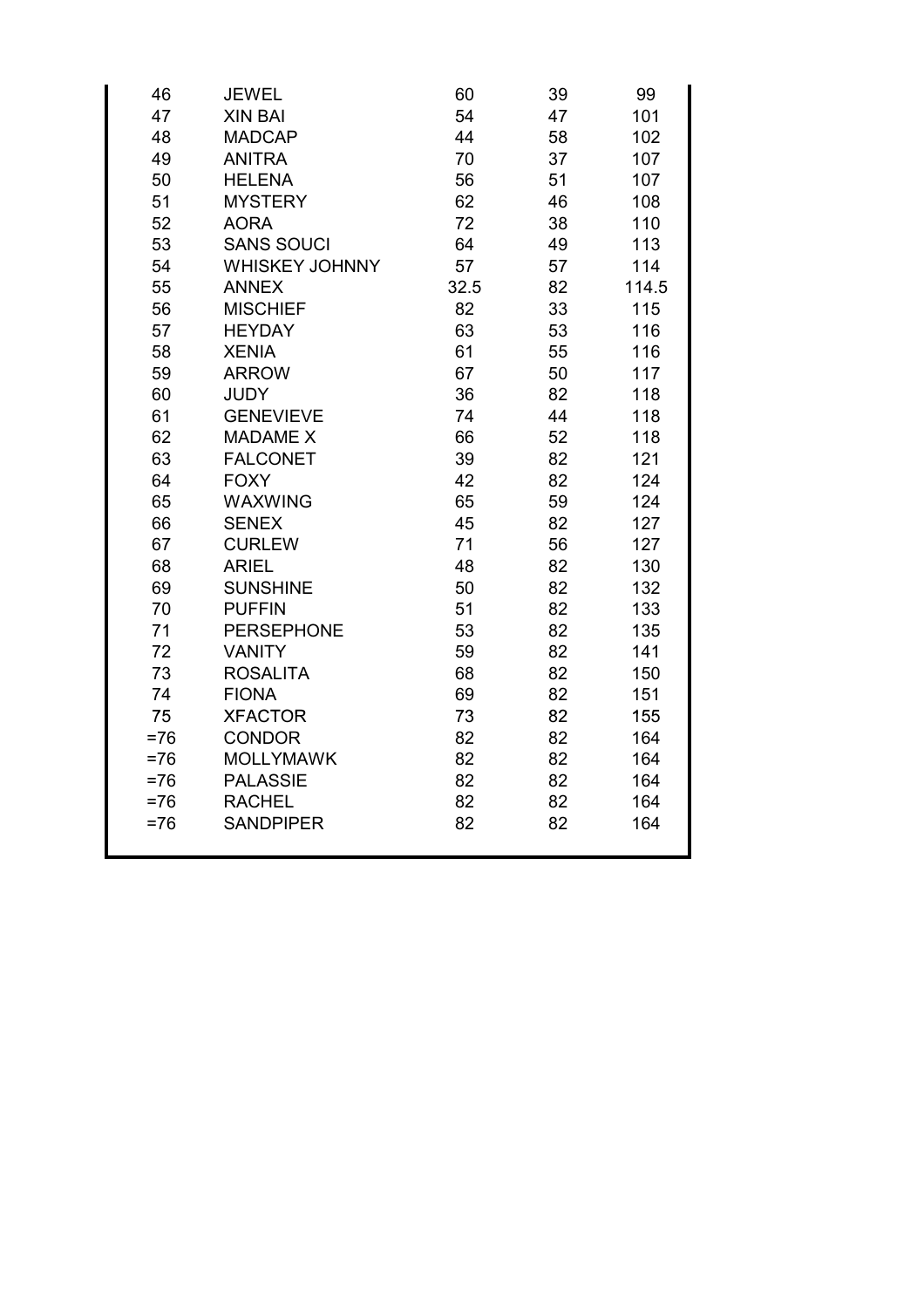# **Royal Motor Yacht Club Centenary Trophy**



| pos            | <b>Name</b>                       | <b>Tue</b>     | Wed                     | Thu            | <b>Total</b> |
|----------------|-----------------------------------|----------------|-------------------------|----------------|--------------|
| 1              | <b>ASTRALITA</b>                  | 0              | 8                       | 1              | 9            |
| $\overline{2}$ | <b>LUCREZIA</b>                   | $\mathbf 0$    | 3                       | $\overline{7}$ | 10           |
| 3              | <b>FOXGLOVE</b>                   | 0              | 5                       | 5              | 10           |
| 4              | <b>XL</b>                         | 0              | 1                       | 13             | 14           |
| 5              | <b>MADELEINE</b>                  | $\pmb{0}$      | 16                      | $\overline{2}$ | 18           |
| 6              | <b>CATHERINE</b>                  | 0              | 21                      | 3              | 24           |
| $\overline{7}$ | <b>PHOENIX</b>                    | 0              | 14                      | 14             | 28           |
| 8              | <b>PERSEPHONE</b>                 | $\mathbf 0$    | $\overline{\mathbf{4}}$ | 27             | 31           |
| 9              | <b>BEATRIX</b>                    | 0              | 13                      | 18             | 31           |
| 10             | <b>XRAY</b>                       | 0              | 9                       | 24             | 33           |
| 11             | <b>IBEX</b>                       | 0              | 28                      | 6              | 34           |
| 12             | <b>MISCHIEF</b>                   | 0              | 12                      | 28             | 40           |
| 13             | <b>ZEST</b>                       | $\mathbf 0$    | 34                      | 11             | 45           |
| 14             | <b>ZEPHYR</b>                     | $\mathbf 0$    | 27                      | 19             | 46           |
| 15             | <b>DIANA</b>                      | 0              | 17                      | 33             | 50           |
| 16             | <b>SEAMIST</b>                    | 0              | 20                      | 30             | 50           |
| 17             | <b>SUNSHINE</b>                   | 0              | 29                      | 25             | 54           |
| 18             | <b>SWEET X</b>                    | 0              | 41                      | 15             | 56           |
| 19             | <b>HELENA</b>                     | 0              | 6                       | 51             | 57           |
| 20             | <b>MAYDAY</b>                     | 0              | 42                      | 16             | 58           |
| 21             | <b>LARA</b>                       | $\overline{0}$ | 23                      | 35             | 58           |
| 22             | <b>ARIEL</b>                      | 0              | 19                      | 40             | 59           |
| 23             | <b>QUEST</b>                      | 0              | 33                      | 26             | 59           |
| 24             | <b>DOLCE VITA</b>                 | 0              | 39                      | 21             | 60           |
| 25             | <b>LONE STAR</b>                  | 0              | 51                      | 10             | 61           |
| 26             | <b>GLEAM</b>                      | 0              | 59                      | 4              | 63           |
| 27             | <b>LASS</b>                       | 0              | 55                      | 9              | 64           |
| 28             | <b>MIX</b>                        | $\mathbf 0$    | 11                      | 53             | 64           |
| 29             | <b>CHARTREUSE</b>                 | 0              | 30                      | 34             | 64           |
| 30             | <b>GENEVIEVE</b>                  | $\mathbf 0$    | 10                      | 56             | 66           |
| 31             | <b>KATHLEEN</b>                   | $\pmb{0}$      | 18                      | 49             | 67           |
| 32             | <b>SILHOUETTE</b>                 | 0              | 57                      | 12             | 69           |
| 33             | <b>ARROW</b>                      | 0              | 31                      | 39             | 70           |
| 34             | <b>MADAME X</b><br><b>CALYPSO</b> | 0              | 26                      | 45             | 71           |
| 35<br>36       | <b>PARTNERSHIP</b>                | 0<br>0         | 40                      | 31<br>36       | 71<br>71     |
| 37             | <b>ANITRA</b>                     | 0              | 35                      |                | 74           |
| 38             | <b>FALCONET</b>                   | 0              | 15<br>$\overline{7}$    | 59<br>69       |              |
| 39             |                                   |                |                         | 22             | 76           |
| 40             | <b>FELIX</b><br>PRINCESS JALINA   | 0              | 54<br>69                |                | 76           |
| 41             | <b>XENIA</b>                      | 0<br>0         | 22                      | 8<br>57        | 77<br>79     |
| 42             | <b>LARK</b>                       | 0              | 61                      | 20             | 81           |
| 43             | <b>WESTWIND</b>                   | 0              | 32                      | 50             | 82           |
| 44             | <b>THORA</b>                      | $\pmb{0}$      | 38                      | 44             | 82           |
| 45             | <b>ANNEX</b>                      | 0              | 66                      | 17             | 83           |
|                |                                   |                |                         |                |              |